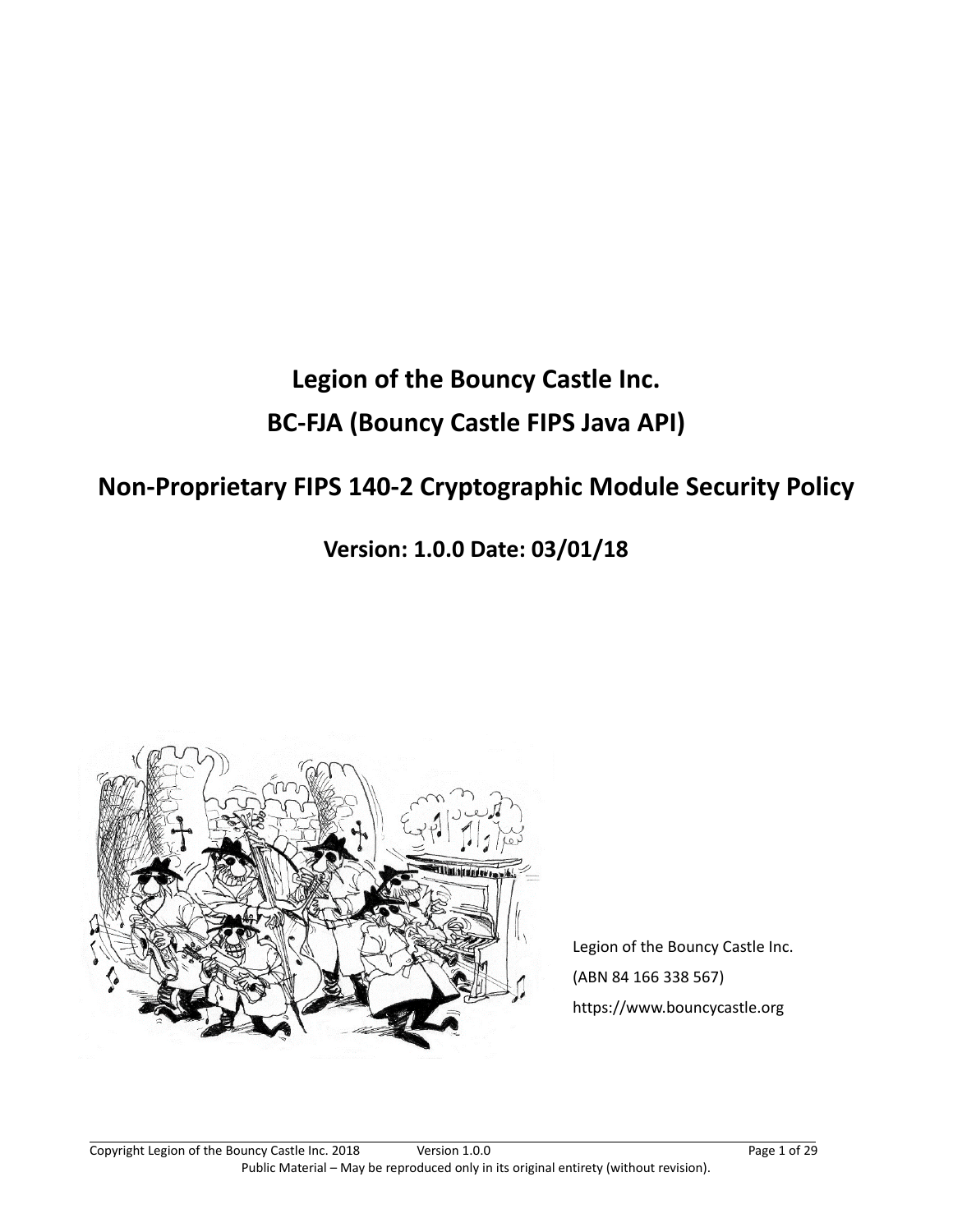# **Table of Contents**

| 1                       |       |  |  |
|-------------------------|-------|--|--|
|                         | 1.1   |  |  |
|                         | 1.1.1 |  |  |
|                         | 1.1.2 |  |  |
|                         | 1.2   |  |  |
|                         | 1.3   |  |  |
| $\mathbf{2}$            |       |  |  |
|                         | 2.1   |  |  |
|                         | 2.2   |  |  |
| $\overline{\mathbf{3}}$ |       |  |  |
|                         | 3.1   |  |  |
|                         | 3.2   |  |  |
| 4                       |       |  |  |
| 5                       |       |  |  |
| 6                       |       |  |  |
|                         | 6.1   |  |  |
| 7                       |       |  |  |
| 8                       |       |  |  |
|                         |       |  |  |
|                         | 8.1   |  |  |
|                         | 8.2   |  |  |
|                         | 8.3   |  |  |
|                         | 8.4   |  |  |
|                         | 8.5   |  |  |

# **List of Tables**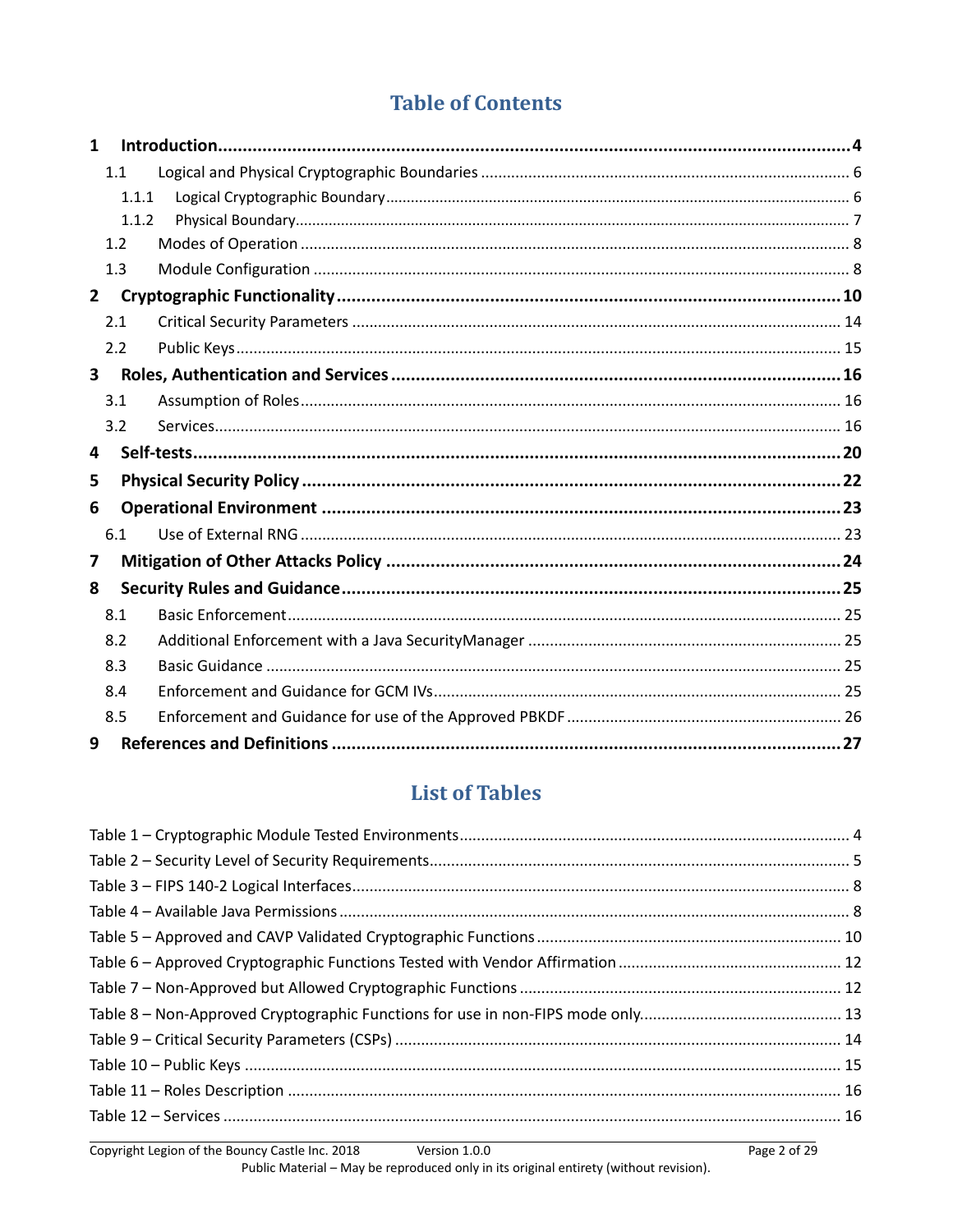# **List of Figures**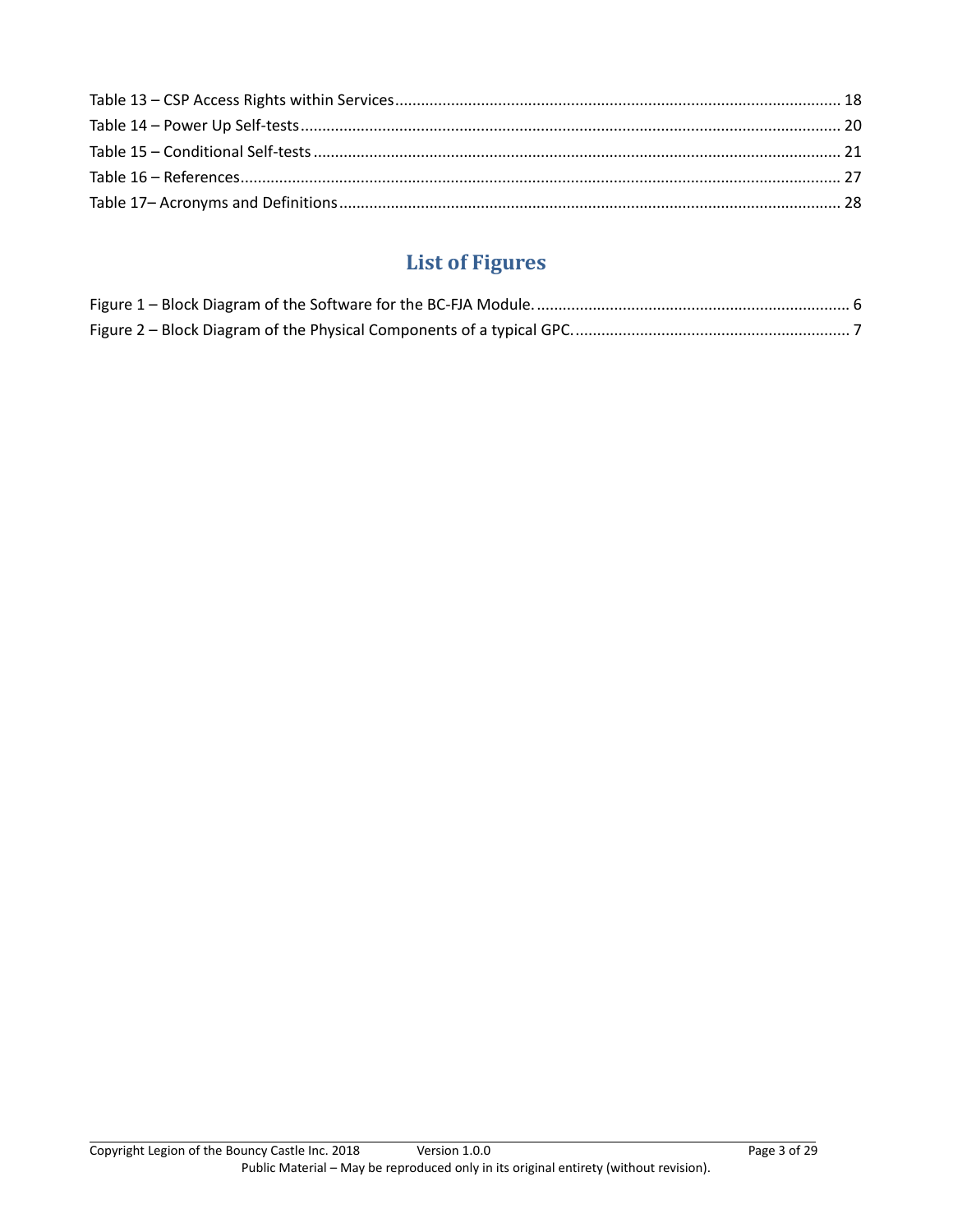# <span id="page-3-0"></span>**1 Introduction**

This document defines the Security Policy for the Legion of the Bouncy Castle Inc. FIPS Java API (BC-FJA) Module, hereafter denoted the Module. The Module is a cryptographic library. The Module meets FIPS 140-2 overall Level 1 requirements. The SW version is 1.0.0.

The cryptographic module was tested on the following operational environment on the general purpose computer (GPC) platforms detailed in Table 1.

<span id="page-3-1"></span>

| <b>Operational Environments</b> |                                          |                                                         |                                                              |
|---------------------------------|------------------------------------------|---------------------------------------------------------|--------------------------------------------------------------|
| <b>GPC Platform</b>             | <b>CPU Family</b>                        | $\underline{\mathsf{OS}}$                               | <b>Java SE Runtime Environment</b>                           |
| Cisco<br>UCSB-B200-M4           | Intel Xeon<br>Processor E5 v3            | Solaris 11 on<br>vSphere 6                              | Java SE Runtime Environment v7 (1.7.0), single-<br>user mode |
| <b>Blade</b>                    |                                          | Centos 6.4 on<br>vSphere 6                              | Java SE Runtime Environment v8 (1.8.0), single-<br>user mode |
| Simplivity<br>OmniCube          | Intel<br>Xeon<br>Processor<br>E5-2697 V3 | <b>Ubuntu 14.04</b><br>LTS on VMWare<br><b>ESXi 6.0</b> | Java SE Runtime Environment v8 (1.8.0), single-<br>user mode |

As per FIPS 140-2 Implementation Guidance G.5, the cryptographic module will remain compliant with the FIPS 140-2 validation when operating on any general purpose computer (GPC) provided that:

- 1) No source code has been modified.
- 2) The GPC uses the specified single-user platform, or another compatible single-user platform such as one of the Java SE Runtime Environments listed on any of the following:
	- HP-UX Linux Centos Linux Debian Linux Oracle RHC Linux Oracle UEK Linux SUSE Linux Ubuntu Mac OS X Microsoft Windows Microsoft Windows Server Microsoft Windows XP RedHat Enterprise Linux

For the avoidance of doubt, it is hereby stated that the CMVP makes no statement as to the correct operation of *the module or the security strengths of the generated keys when so ported if the specific operational environment is not listed on the validation certificate.*

The Module is intended for use by US Federal agencies and other markets that require a FIPS 140-2 validated Cryptographic Library. The Module is a software-only embodiment; the cryptographic boundary is the Java Archive (JAR) file, *bc-fips-1.0.0.jar*.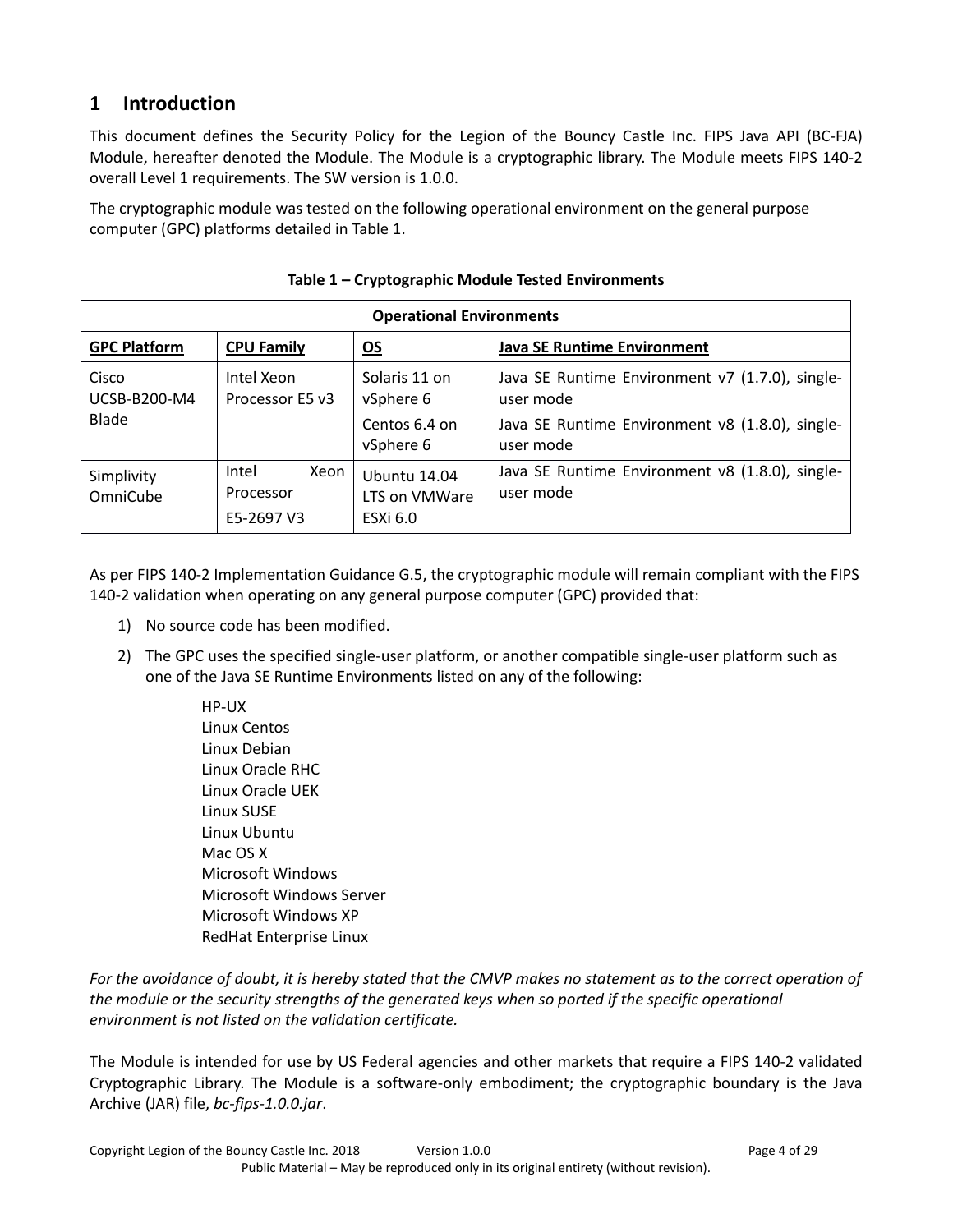<span id="page-4-0"></span>The FIPS 140-2 security levels for the Module are given in [Table 2](#page-4-0) as follows:

| <b>Security Requirement</b>               | <b>Security Level</b> |
|-------------------------------------------|-----------------------|
| Cryptographic Module Specification        | 1                     |
| Cryptographic Module Ports and Interfaces | 1                     |
| Roles, Services, and Authentication       | 1                     |
| Finite State Model                        | 1                     |
| <b>Physical Security</b>                  | N/A                   |
| <b>Operational Environment</b>            | 1                     |
| Cryptographic Key Management              | 1                     |
| EMI/EMC                                   | 1                     |
| Self-Tests                                | 1                     |
| Design Assurance                          | 1                     |
| <b>Mitigation of Other Attacks</b>        |                       |

**Table 2 – Security Level of Security Requirements**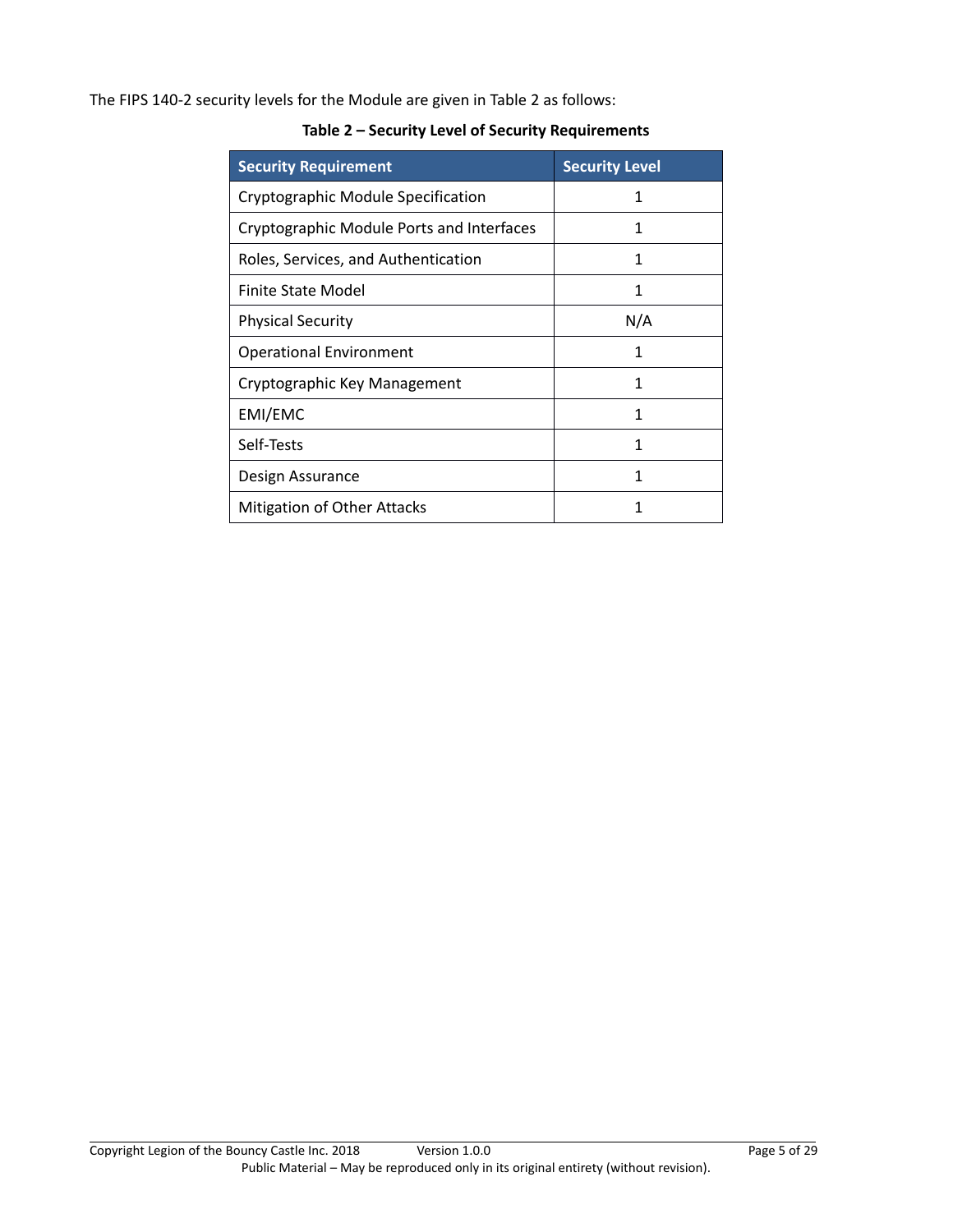#### <span id="page-5-0"></span>**1.1 Logical and Physical Cryptographic Boundaries**

### <span id="page-5-1"></span>**1.1.1 Logical Cryptographic Boundary**

The executable for the BC-FJA Module is*: bc-fips-1.0.0.jar*. This module is the only software component within the Logical Cryptographic Boundary and the only software component that carries out cryptographic functions covered by FIPS 140-2. [Figure 1](#page-5-2) shows the logical relationship of the cryptographic module to the other software and hardware components of the computer. The BC classes are executed on the Java Virtual Machine (JVM) using the classes of the Java Runtime Environment (JRE). The JVM is the interface to the computer's Operating System (OS) that is the interface to the various physical components of the computer.

The physical components of the computer are discussed further in Section 7. Abbreviations introduced in [Figure 1](#page-5-2) that describe physical components are: Central Processing Unit (CPU), Dynamic Random Access Memory (DRAM) and Input Output (I/O).



<span id="page-5-2"></span>**Figure 1 – Block Diagram of the Software for the BC-FJA Module.**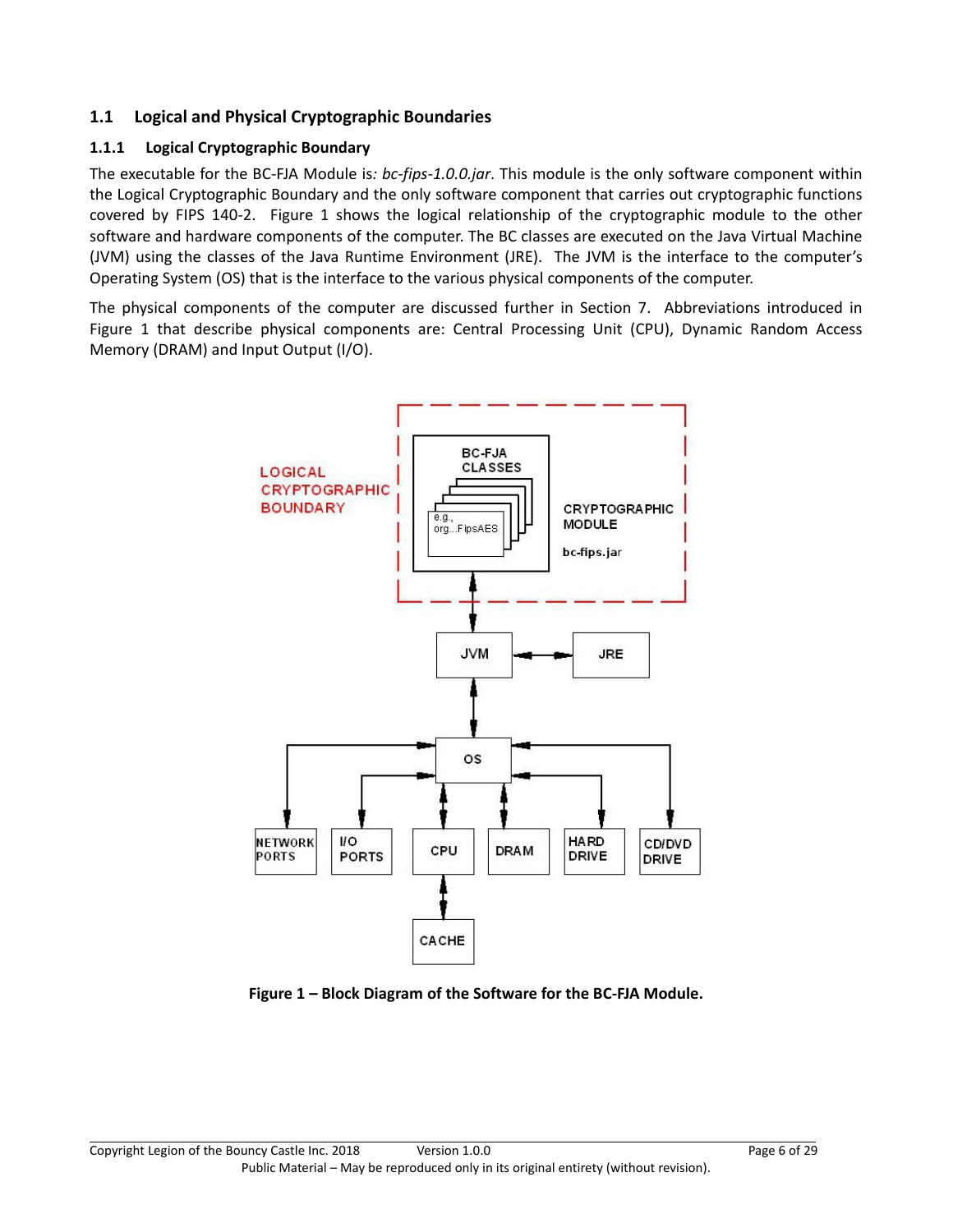#### <span id="page-6-0"></span>**1.1.2 Physical Boundary**

The BC-FJA Module runs on a General Purpose Computer (GPC). The Physical Cryptographic Boundary for the module is the case of that computer. [Figure 2](#page-6-1) shows a block diagram of the physical components of a typical GPC and the ports or interfaces across the Physical Cryptographic Boundary. All the physical components are standard electronic components; there are not any custom integrated circuits or components dedicated to FIPS 140-2 related functions.

Abbreviations introduced in [Figure 2](#page-6-1) are: Basic I/O System (BIOS), Integrated Device Electronics (IDE), Institute of Electrical and Electronic Engineers (IEEE), Instruction Set Architecture (ISA), Peripheral Component Interconnect (PCI), Universal Asynchronous Receiver/Transmitter (UART) and Universal Serial Bus (USB). Input or output ports are designated by arrows with single heads, while I/O ports are indicated by bidirectional arrows.



**Figure 2 – Block Diagram of the Physical Components of a typical GPC.**

<span id="page-6-1"></span>For FIPS 140-2 purposes, the BC-FJA Module is defined as a "multi-chip standalone module", therefore, the module's physical ports or interfaces are defined as those for the hardware of the GPC. These physical ports are separated into the logical interfaces defined by FIPS 140-2, as shown in [Table 3.](#page-7-2)

The BC-FJA Module is a software module only, and, therefore, control of the physical ports is outside of the module's scope. The module does provides a set of logical interfaces which are mapped to the following FIPS 140-2 defined logical interfaces: data input, data output, control input, status output, and power. When the module performs self-tests, is in an error state, is generating keys, or performing zeroization, the module prevents all output on the logical data output interface as only the thread performing the operation has access to the data. The module is single-threaded, and in an error state, the module does not return any output data, only an error value.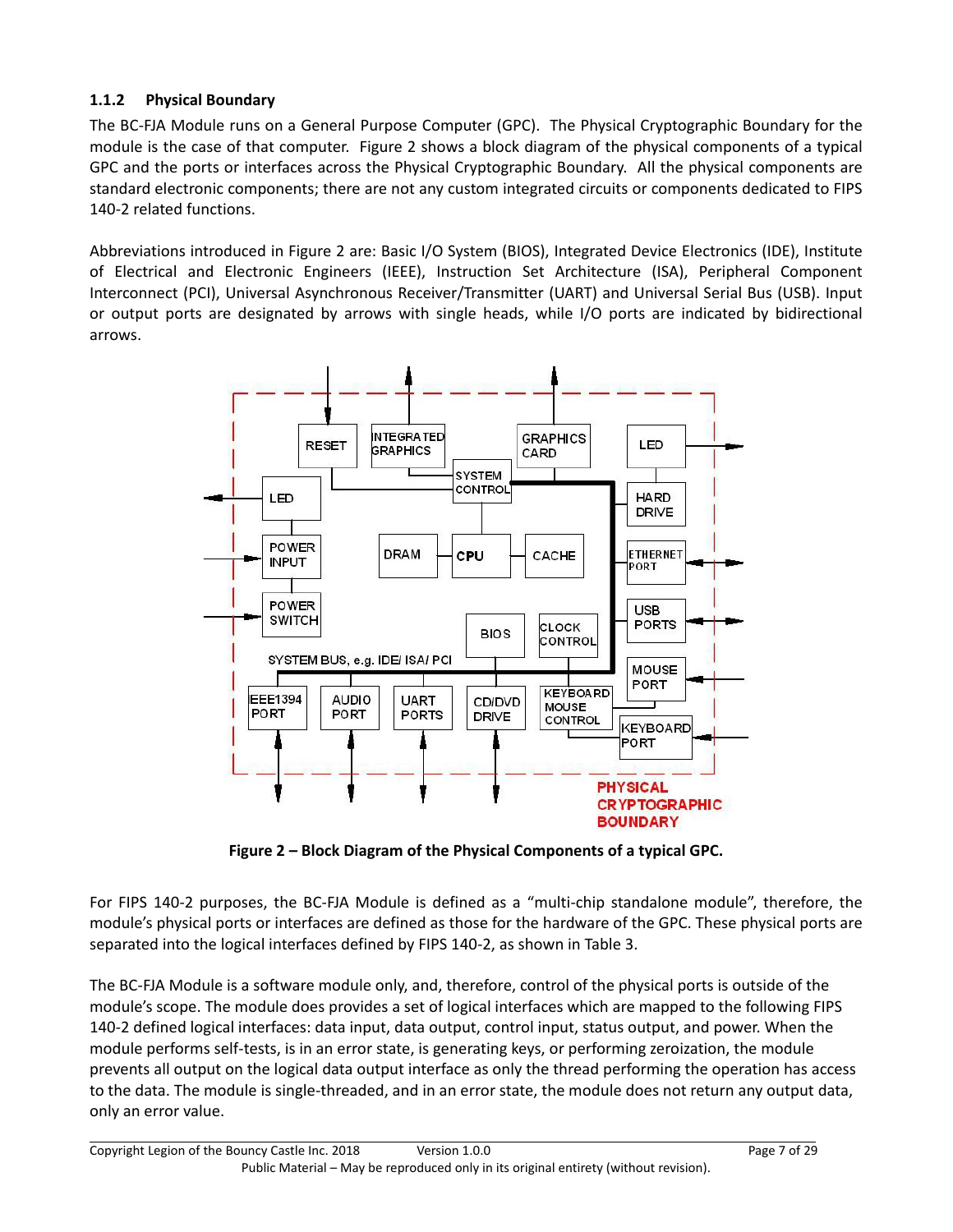<span id="page-7-2"></span>The mapping of the FIPS 140-2 logical interfaces to the module is described in table 3.

| <b>Interface</b>     | <b>Module Equivalent</b>                                                                                                                        |
|----------------------|-------------------------------------------------------------------------------------------------------------------------------------------------|
| Data Input           | API input parameters - plaintext and/or ciphertext data.                                                                                        |
| Data Output          | API output parameters and return values - plaintext and/or ciphertext data.                                                                     |
| Control Input        | API method calls - method calls, or input parameters, that specify commands<br>and/or control data used to control the operation of the module. |
| <b>Status Output</b> | API output parameters and return/error codes that provide status information<br>used to indicate the state of the module.                       |
| Power                | Start up/Shutdown of a process containing the module.                                                                                           |

#### **Table 3 – FIPS 140-2 Logical Interfaces**

#### <span id="page-7-0"></span>**1.2 Modes of Operation**

There will be two modes of operation: Approved and Non-approved. The module will be in FIPS-approved mode when the appropriate factory is called. To verify that a module is in the Approved Mode of operation, the user can call a FIPS-approved mode status method (*CryptoServicesRegisrar.isInApprovedOnlyMode()*). If the module is configured to allow approved and non-approved mode operation, a call to *CryptoServicesRegistrar.setApprovedMode(true*) will switch the current thread of user control into approved mode.

In FIPS-approved mode, the module will not provide non-approved algorithms, therefore, exceptions will be called if the user tries to access non-approved algorithms in the Approved Mode.

#### <span id="page-7-1"></span>**1.3 Module Configuration**

In default operation the module will start with both approved and non-approved mode enabled.

If the underlying JVM is running with a Java Security Manager installed the module will be running in approved mode with secret and private key export disabled.

Use of the module with a Java Security manager requires the setting of some basic permissions to allow the module HMAC-SHA-256 software integrity test to take place as well as to allow the module itself to examine secret and private keys. The basic permissions required for the module to operate correctly with a Java Security manager are indicated by a Y in the **Req** column of Table 4.

<span id="page-7-3"></span>

| <b>Permission</b>        | <b>Settings</b>              | <b>Reg</b>   | <b>Usage</b>                                         |
|--------------------------|------------------------------|--------------|------------------------------------------------------|
| <b>RuntimePermission</b> | "getProtectionDomain"        | $\checkmark$ | Allows checksum to be carried out<br>on jar.         |
| <b>RuntimePermission</b> | "accessDeclaredMembers"      | $\checkmark$ | Allows use of reflection API within<br>the provider. |
| PropertyPermission       | "java.runtime.name", "read"  | N            | Only if configuration properties<br>are used.        |
| SecurityPermission       | "putProviderProperty.BCFIPS" | N            | Only if provider installed during<br>execution.      |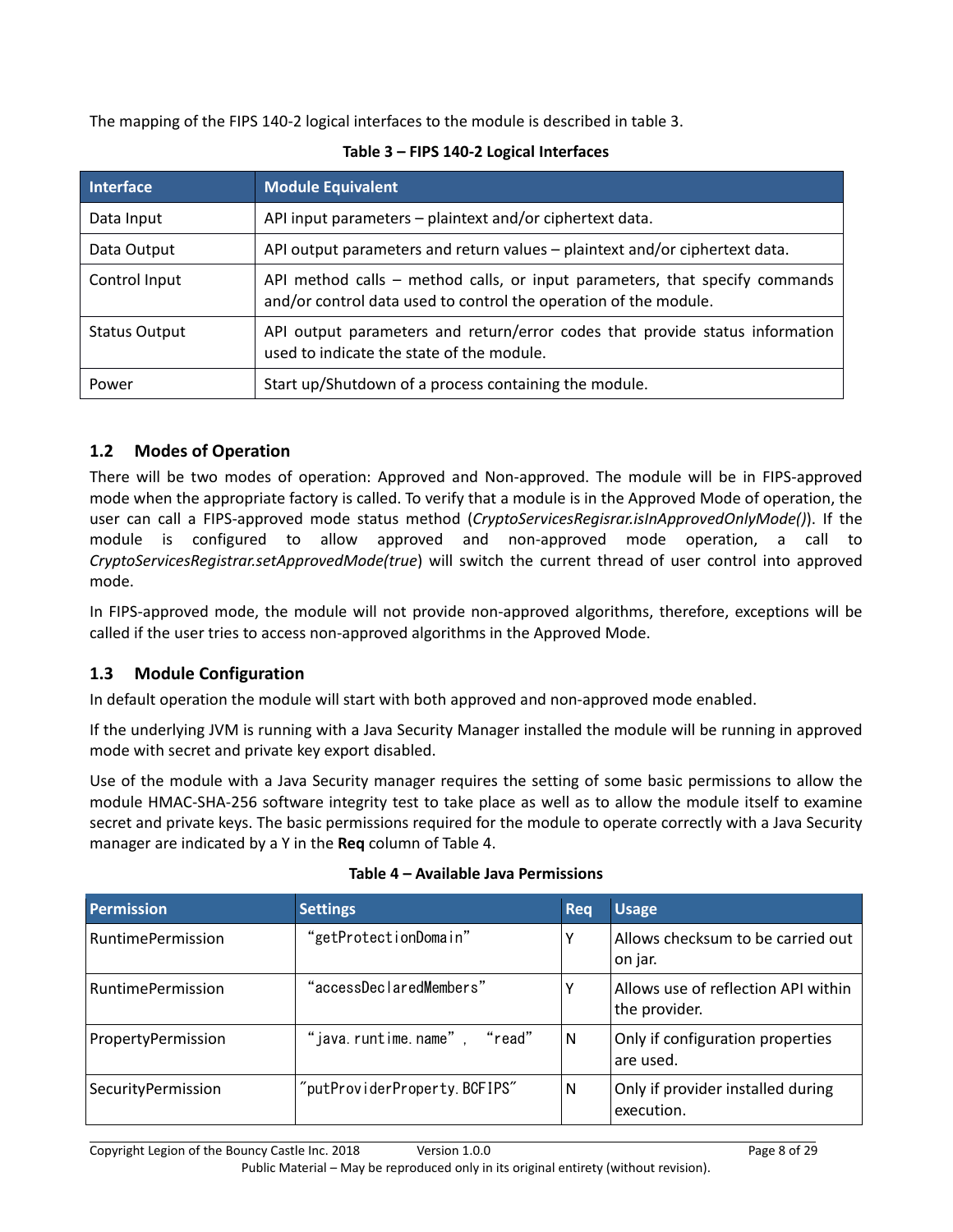| <b>Permission</b>        | <b>Settings</b>               | Req | <b>Usage</b>                                                                         |
|--------------------------|-------------------------------|-----|--------------------------------------------------------------------------------------|
| CryptoServicesPermission | "unapprovedModeEnabled"       | N   | Only if unapproved mode<br>algorithms required.                                      |
| CryptoServicesPermission | "changeToApprovedModeEnabled" | N   | Only if threads allowed to change<br>modes.                                          |
| CryptoServicesPermission | "exportSecretKey"             | N   | To allow export of secret keys only.                                                 |
| CryptoServicesPermission | "exportPrivateKey"            | N   | To allow export of private keys<br>only.                                             |
| CryptoServicesPermission | "exportKeys"                  | Υ   | Required to be applied for the<br>module itself. Optional for any<br>other codebase. |
| CryptoServicesPermission | "tisNullDigestEnabled"        | N   | Only required for TLS digest<br>calculations.                                        |
| CryptoServicesPermission | "tlsPKCS15KeyWrapEnabled"     | N   | Only required if TLS is used with<br>RSA encryption.                                 |
| CryptoServicesPermission | "tlsAlgorithmsEnabled"        | N   | Enables both NullDigest and<br>PKCS15KeyWrap.                                        |
| CryptoServicesPermission | "defaultRandomConfig"         | N   | Allows setting of default<br>SecureRandom.                                           |
| CryptoServicesPermission | "threadLocalConfig"           | N   | Required to set a thread local<br>property in the<br>CryptoServicesRegistrar.        |
| CryptoServicesPermission | "globalConfig"                | N   | Required to set a global property<br>in the CryptoServicesRegistrar.                 |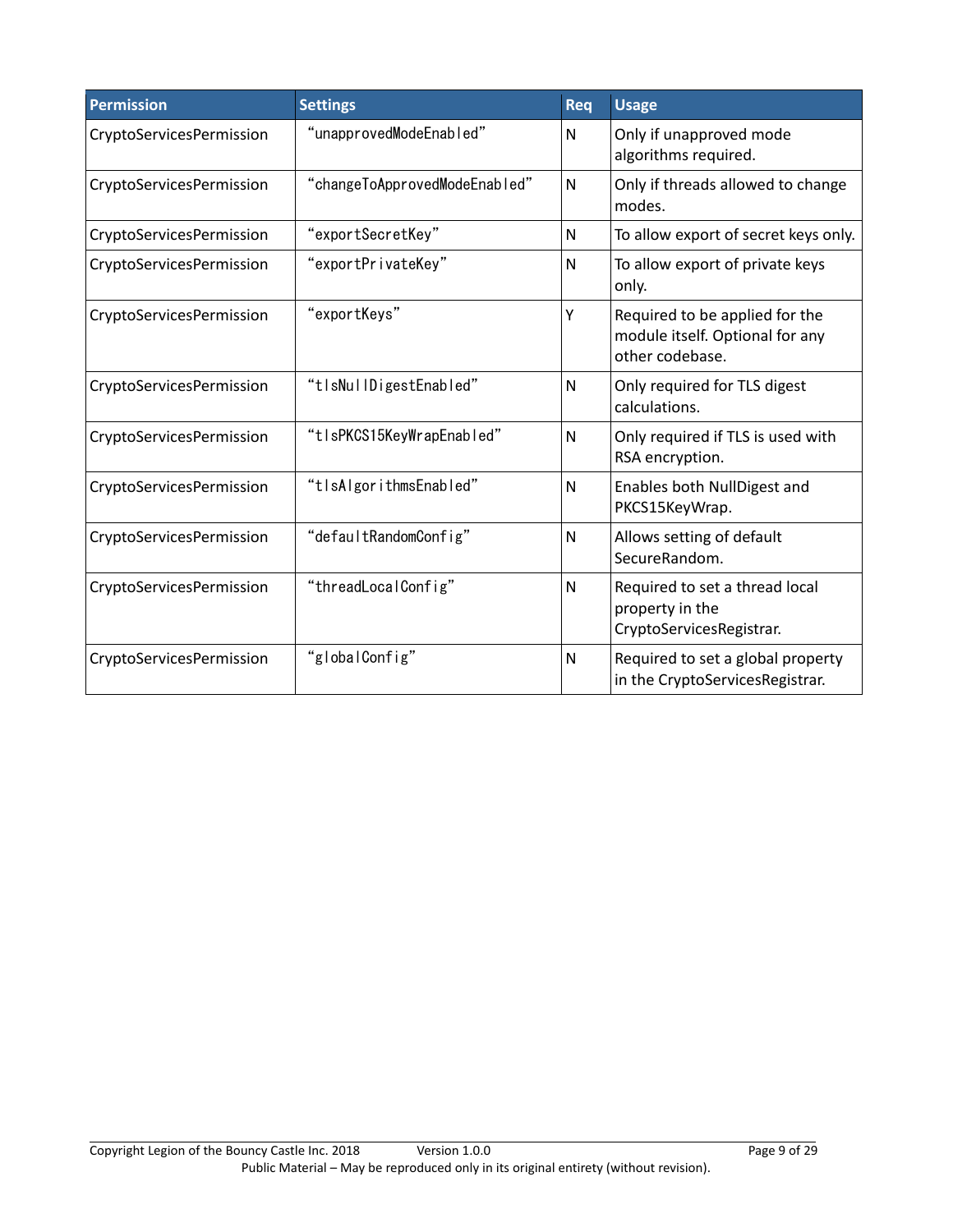# <span id="page-9-0"></span>**2 Cryptographic Functionality**

The Module implements the FIPS Approved and Non-Approved but Allowed cryptographic functions listed in [Table 5](#page-9-1) t[o Table 7,](#page-11-1) below.

<span id="page-9-1"></span>

| <b>Algorithm</b>      | <b>Description</b>                                                                                                | Cert #        |
|-----------------------|-------------------------------------------------------------------------------------------------------------------|---------------|
| <b>AES</b>            | [FIPS 197, SP 800-38A]                                                                                            | 3756          |
|                       | Functions: Encryption, Decryption                                                                                 |               |
|                       | Modes: ECB, CBC, OFB, CFB8, CFB128, CTR                                                                           |               |
|                       | Key sizes: 128, 192, 256 bits                                                                                     |               |
| AES-CBC               | [Addendum to SP 800-38A, Oct 2010]                                                                                | Based on 3756 |
| Ciphertext            | Functions: Encryption, Decryption                                                                                 |               |
| Stealing (CS)         | Modes: CBC-CS1, CBC-CS2, CBC-CS3                                                                                  |               |
|                       | Key sizes: 128, 192, 256 bits                                                                                     |               |
| <b>CCM</b>            | [SP 800-38C]                                                                                                      | 3756          |
|                       | Functions: Generation, Authentication                                                                             |               |
|                       | Key sizes: 128, 192, 256 bits                                                                                     |               |
| <b>CMAC</b>           | [SP 800-38B]                                                                                                      | 3756 (AES),   |
|                       | Functions: Generation, Authentication                                                                             | 2090 (Triple- |
|                       | Key sizes: AES with 128, 192, 256 bits and Triple-DES with 2-key <sup>1,2</sup> , 3-<br>key                       | DES)          |
| GCM/GMAC <sup>3</sup> | [SP 800-38D]                                                                                                      | 3756          |
|                       | Functions: Generation, Authentication                                                                             |               |
|                       | Key sizes: 128, 192, 256 bits                                                                                     |               |
| <b>DRBG</b>           | [SP 800-90A]                                                                                                      | 1031          |
|                       | Functions: Hash DRBG, HMAC DRBG, CTR DRBG                                                                         |               |
|                       | Security Strengths: 112, 128, 192, and 256 bits                                                                   |               |
| DSA <sup>4</sup>      | [FIPS 186-4]                                                                                                      | 1043          |
|                       | Functions: PQG Generation, PQG Verification, Key Pair Generation,<br>Signature Generation, Signature Verification |               |
|                       | Key sizes: 1024, 2048, 3072 bits (1024 only for SigVer)                                                           |               |

**Table 5 – Approved and CAVP Validated Cryptographic Functions**

<span id="page-9-2"></span> $1$  2^20 block limit is enforced by module

<span id="page-9-3"></span> $2$  In approved mode of operation, the use of 2-key Triple-DES to generate MACs for anything other than verification purposes is non-compliant.

<span id="page-9-4"></span> $3$  GCM with an internally generated IV, see section 8.3 concerning external IVs. IV generation is compliant with IG A.5.

<span id="page-9-5"></span><sup>&</sup>lt;sup>4</sup> DSA signature generation with SHA-1 is only for use with protocols.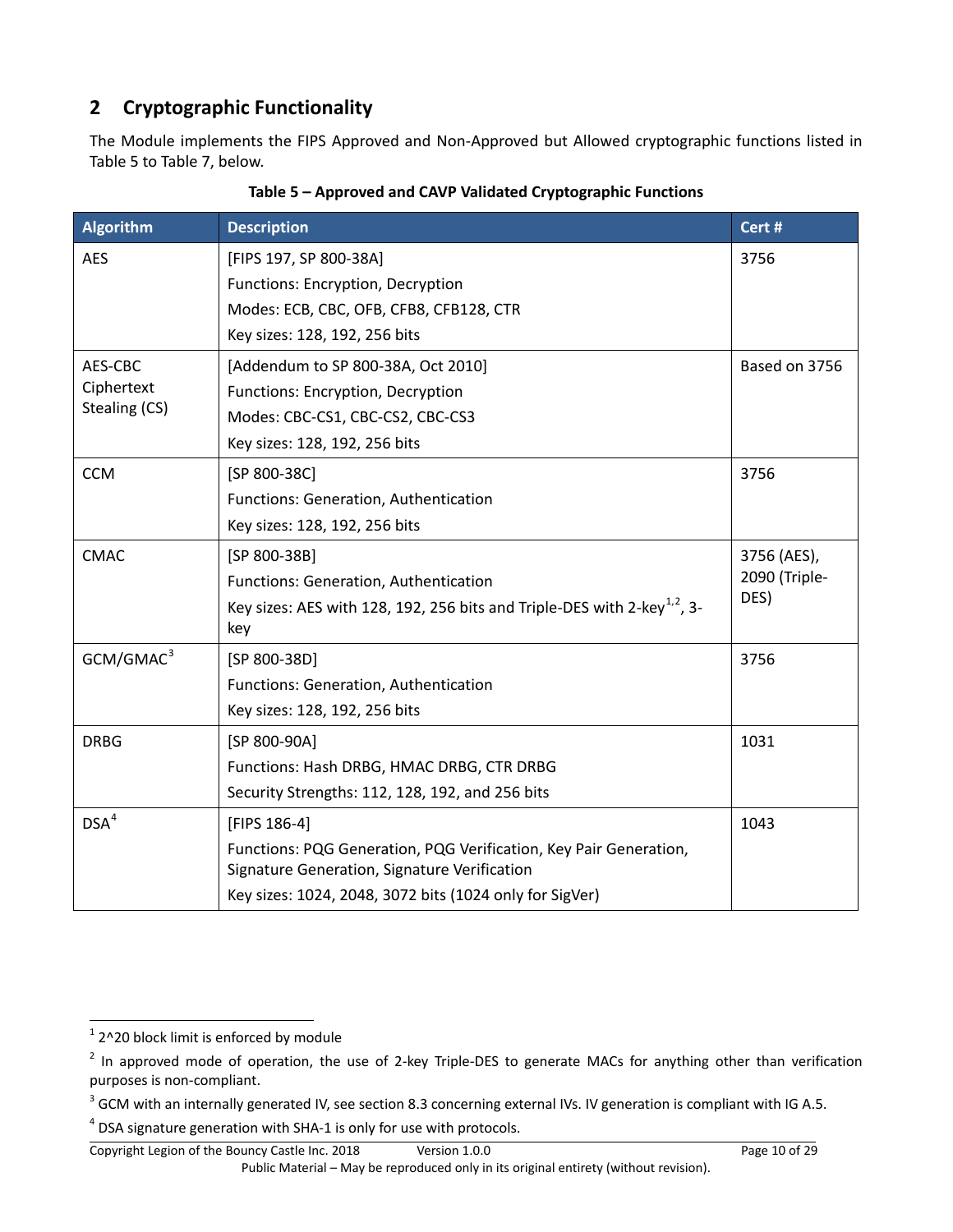| <b>Algorithm</b>                           | <b>Description</b>                                                                                                                                        | Cert #             |
|--------------------------------------------|-----------------------------------------------------------------------------------------------------------------------------------------------------------|--------------------|
| <b>ECDSA</b>                               | [FIPS 186-4]                                                                                                                                              | 804,               |
|                                            | Functions: Signature Generation Component, Public Key Generation,<br>Signature Generation, Signature Verification, Public Key Validation                  | 705 (CVL)          |
|                                            | Curves/Key sizes: P-192*, P-224, P-256, P-384, P-521, K-163*, K-233, K-<br>283, K-409, K-571, B-163*, B-233, B-283, B-409, B-571                          |                    |
|                                            | * Curves only used for Signature Verification and Public Key Validation                                                                                   |                    |
| <b>HMAC</b>                                | [FIPS 198-1]                                                                                                                                              | 2458               |
|                                            | Functions: Generation, Authentication                                                                                                                     |                    |
|                                            | SHA sizes: SHA-1, SHA-224, SHA-256, SHA-384, SHA-512, SHA-512/224,<br>SHA-512/256                                                                         |                    |
| KAS <sup>5</sup>                           | [SP 800-56A-rev2]                                                                                                                                         | 73                 |
|                                            | Parameter sets/Key sizes: FB, FC, EB, EC, ED, EE                                                                                                          |                    |
| <b>KDF, Existing</b>                       | $[SP 800-135]$                                                                                                                                            | 704 (CVL)          |
| Application-<br>Specific <sup>6</sup>      | Functions: TLS v1.0/1.1 KDF, TLS 1.2 KDF, SSH KDF, X9.63 KDF, IKEv2<br>KDF, SRTP KDF.                                                                     |                    |
| <b>KBKDF, using</b>                        | $[SP 800-108]$                                                                                                                                            | 78                 |
| Pseudorandom<br>Functions <sup>7</sup>     | Modes: Counter Mode, Feedback Mode, Double-Pipeline Iteration<br>Mode                                                                                     |                    |
|                                            | Functions: CMAC-based KBKDF with AES, 2-key Triple-DES, 3-key Triple-<br>DES or HMAC-based KBKDF with SHA-1, SHA-224, SHA-256, SHA-384,<br><b>SHA-512</b> |                    |
| <b>Key Wrapping</b>                        | [SP 800-38F]                                                                                                                                              | 3756 (AES)         |
| <b>Using Block</b><br>Ciphers <sup>8</sup> | Modes: AES KW, KWP                                                                                                                                        |                    |
|                                            | Key sizes: 128, 192, 256 bits (provides between 128 and 256 bits of<br>strength)                                                                          |                    |
|                                            | [SP 800-38F]                                                                                                                                              | 2090 (Triple-      |
|                                            | Mode: Triple-DES TKW                                                                                                                                      | DES)               |
|                                            | Key size: 3-key (provides 112 bits of strength)                                                                                                           |                    |
| <b>RSA</b>                                 | [FIPS 186-4, FIPS 186-2, ANSI X9.31-1998 and PKCS #1 v2.1 (PSS and<br>PKCS1.5)]                                                                           | 1932,<br>706 (CVL) |
|                                            | Functions: Key Pair Generation, Signature Generation, Signature<br>Verification, Component Test                                                           |                    |
|                                            | Key sizes: 2048, 3072 bits (1024, 1536, 4096 only for SigVer)                                                                                             |                    |

<span id="page-10-0"></span> $<sup>5</sup>$  Keys are not established directly into the module using the key agreement algorithms.</sup>

<span id="page-10-1"></span><sup>&</sup>lt;sup>6</sup> These protocols have not been reviewed or tested by the CAVP and CMVP.

<span id="page-10-2"></span> $<sup>7</sup>$  Note: CAVP testing is not provided for use of the Pseudorandom Functions (PRFs) SHA-512/224 and SHA-512/256. These</sup> must not be used in the approved mode.

<span id="page-10-3"></span><sup>&</sup>lt;sup>8</sup> Keys are not established directly into the module using key unwrapping.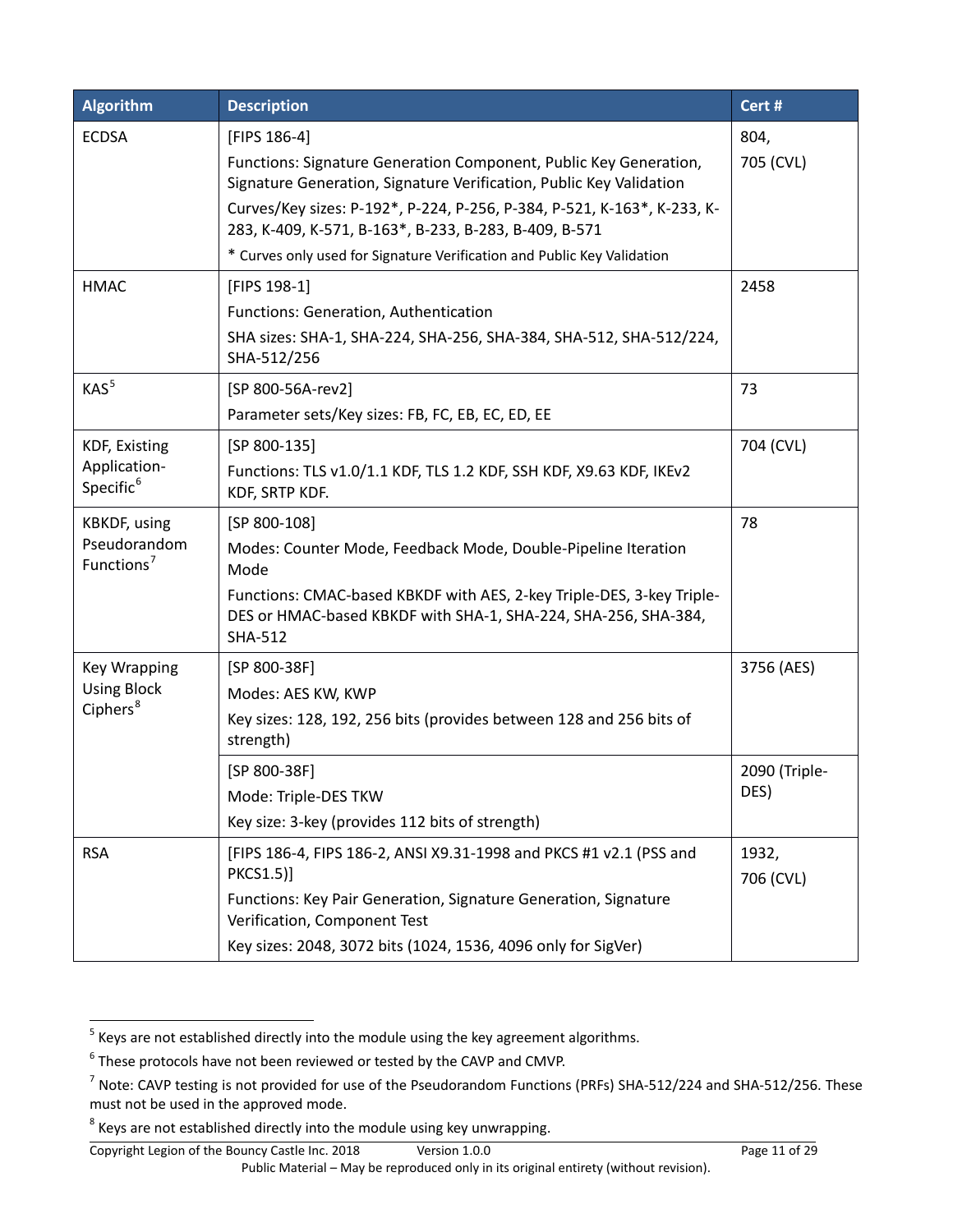| Algorithm           | <b>Description</b>                                                                                             | Cert # |
|---------------------|----------------------------------------------------------------------------------------------------------------|--------|
| <b>SHA</b>          | [FIPS 180-4],                                                                                                  | 3126   |
|                     | Functions: Digital Signature Generation, Digital Signature Verification,<br>non-Digital Signature Applications |        |
|                     | SHA sizes: SHA-1, SHA-224, SHA-256, SHA-384, SHA-512, SHA-512/224,<br>SHA-512/256                              |        |
| SHA-3, SHAKE        | [FIPS 202]                                                                                                     | 3      |
|                     | SHA3-224, SHA3-256, SHA3-384, SHA3-512, SHAKE128, SHAKE256                                                     |        |
| Triple-DES (Triple- | $[SP 800-67]$                                                                                                  | 2090   |
| DES)                | Functions: Encryption, Decryption                                                                              |        |
|                     | Modes: TECB, TCBC, TCFB64, TCFB8, TOFB, CTR                                                                    |        |
|                     | Key sizes: 2-key (Decryption only) <sup>9</sup> , 3-key                                                        |        |

# **Table 6 – Approved Cryptographic Functions Tested with Vendor Affirmation**

<span id="page-11-0"></span>

| <b>Algorithm</b>                            | <b>Description</b>                                                                  | IG Ref.         |
|---------------------------------------------|-------------------------------------------------------------------------------------|-----------------|
| $KAS10$ using SHA-                          | [SP 800-56A-rev2]                                                                   | Vendor          |
| 512/224 or SHA-<br>512/256                  | Parameter sets/Key sizes: FB, FC, EB, EC, ED, EE <sup>11</sup>                      | Affirmed IG A.3 |
| KDF, Password-                              | $[SP 800-132]$                                                                      | Vendor          |
| Based                                       | Options: PBKDF with Option 1a                                                       | Affirmed IG D.6 |
|                                             | Functions: HMAC-based KDF using SHA-1, SHA-224, SHA-256, SHA-384,<br><b>SHA-512</b> |                 |
| Key Wrapping <sup>10</sup>                  | [SP 800-56B]                                                                        | Vendor          |
| <b>Using RSA</b>                            | RSA-KEM-KWS with, and without, key confirmation.                                    | Affirmed IG D.4 |
|                                             | Key sizes: 2048, 3072 bits                                                          |                 |
| Key                                         | $[SP 800-56B]$                                                                      | Vendor          |
| Transport <sup>10</sup> Using<br><b>RSA</b> | RSA-OAEP with, and without, key confirmation.                                       | Affirmed IG D.4 |
|                                             | Key sizes: 2048, 3072 bits                                                          |                 |

#### **Table 7 – Non-Approved but Allowed Cryptographic Functions**

<span id="page-11-1"></span>

| <b>Algorithm</b>                     | <b>Description</b>                                                                                                                                                                                                                                                                |
|--------------------------------------|-----------------------------------------------------------------------------------------------------------------------------------------------------------------------------------------------------------------------------------------------------------------------------------|
| Non-SP 800-56A-<br>rev2 Compliant DH | [IG D.8] Diffie-Hellman 2048-bit key agreement primitive for use with system-level key<br>establishment; not used by the module to establish keys within the module (CVL Cert.<br>#704, key agreement; key establishment methodology provides 112 bits of encryption<br>strength) |

<span id="page-11-2"></span> $9$  2^20 block limit is enforced by the module, 2-key encryption is disabled.

<span id="page-11-3"></span> $10$  Keys are not directly established into the module using key agreement or transport techniques.

<span id="page-11-4"></span><sup>&</sup>lt;sup>11</sup> Note: HMAC SHA-512/224 must not be used with EE.

Copyright Legion of the Bouncy Castle Inc. 2018 Version 1.0.0 Page 12 of 29 Public Material – May be reproduced only in its original entirety (without revision).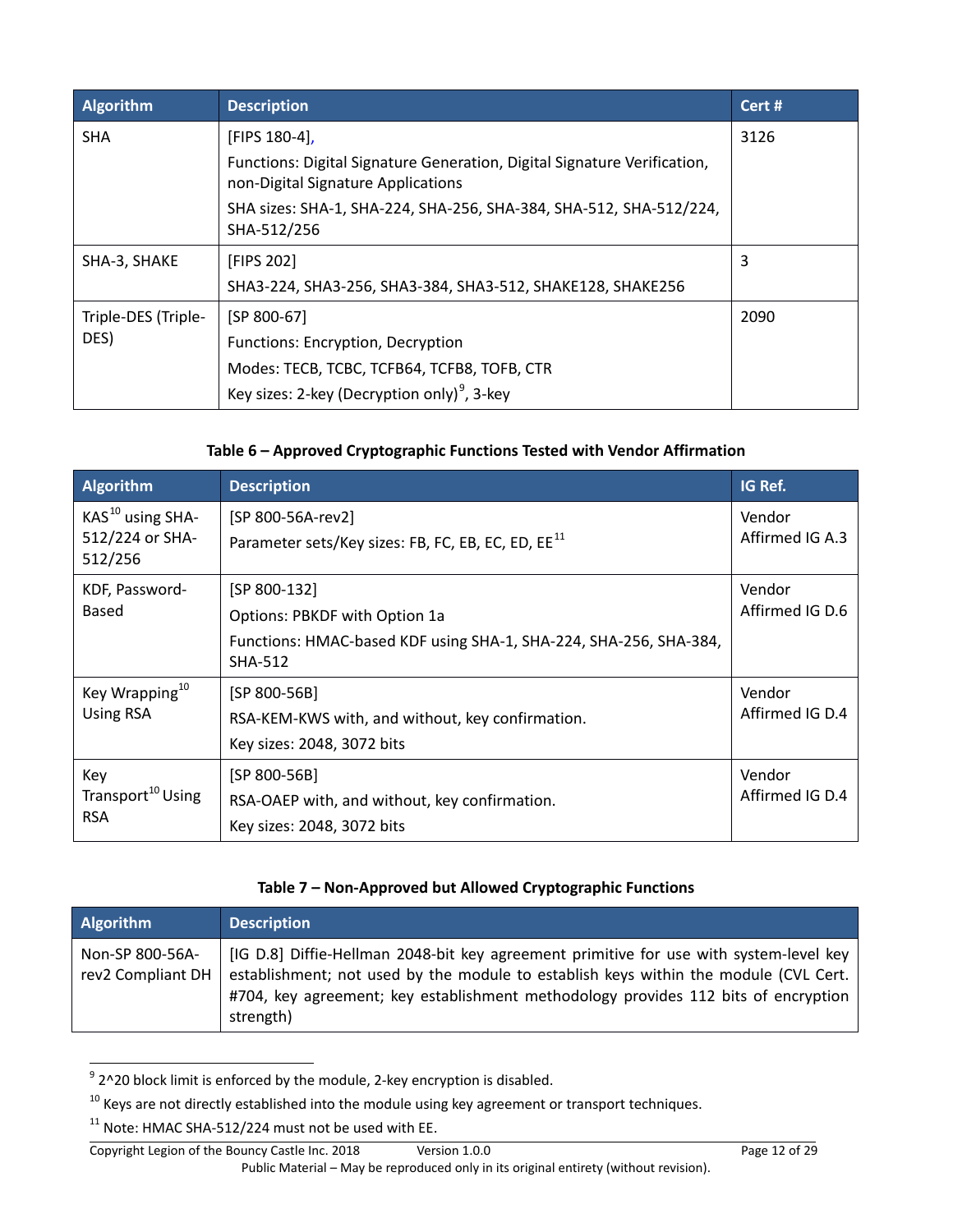| <b>Algorithm</b>                                 | <b>Description</b>                                                                                                                                                                                           |
|--------------------------------------------------|--------------------------------------------------------------------------------------------------------------------------------------------------------------------------------------------------------------|
| Non-SP 800-56B<br>compliant RSA Key<br>Transport | [IG D.9] RSA 2048 or 3072-bit may be used by a calling application as part of a key<br>encapsulation scheme (key wrapping; key establishment methodology provides 112 or<br>128 bits of encryption strength) |
| MD5 within TLS                                   | IG D.2                                                                                                                                                                                                       |

**Table 8 – Non-Approved Cryptographic Functions for use in non-FIPS mode only.**

<span id="page-12-0"></span>

| AES (non-compliant <sup>12</sup> )                | KBKDF using SHA-512/224 or SHA-512/256 (non- |
|---------------------------------------------------|----------------------------------------------|
| ARC4 (RC4)                                        | compliant)                                   |
| <b>Blowfish</b>                                   | MD5                                          |
| Camellia                                          | OpenSSL PBKDF (non-compliant)                |
| CAST5                                             | PKCS#12 PBKDF (non-compliant)                |
| <b>DES</b>                                        | PKCS#5 Scheme 1 PBKDF (non-compliant)        |
| Diffie-Hellman KAS (non-compliant <sup>13</sup> ) | <b>PRNG - X9.31</b>                          |
| DSA (non-compliant <sup>14</sup> )                | RC <sub>2</sub>                              |
| <b>DSTU4145</b>                                   | RIPEMD128                                    |
| ECDSA (non-compliant <sup>15</sup> )              | RIPEMD-160                                   |
| ElGamal                                           | RIPEMD256                                    |
| GOST28147                                         | RIPEMD320                                    |
| GOST3410-1994                                     | RSA (non-compliant <sup>16</sup> )           |
| GOST3410-2001                                     | RSA KTS (non-compliant <sup>17</sup> )       |
| GOST3411                                          | SCrypt                                       |
| HMAC-GOST3411                                     | <b>SEED</b>                                  |
| HMAC-MD5                                          | Serpent                                      |
| HMAC-RIPEMD128                                    | SipHash                                      |
| HMAC-RIPEMD160                                    | SHACAL-2                                     |
| HMAC-RIPEMD256                                    | <b>TIGER</b>                                 |
| HMAC-RIPEMD320                                    | Triple-DES (non-compliant <sup>18</sup> )    |
| <b>HMAC-TIGER</b>                                 | Twofish                                      |
| HMAC-WHIRLPOOL                                    | <b>WHIRLPOOL</b>                             |
| <b>IDEA</b>                                       |                                              |

<span id="page-12-1"></span><sup>&</sup>lt;sup>12</sup> Support for additional modes of operation.

<span id="page-12-2"></span><sup>&</sup>lt;sup>13</sup> Support for additional key sizes and the establishment of keys of less than 112 bits of security strength.

<span id="page-12-3"></span> $14$  Deterministic signature calculation, support for additional digests, and key sizes.

<span id="page-12-4"></span> $15$  Deterministic signature calculation, support for additional digests, and key sizes.

<span id="page-12-5"></span> $16$  Support for additional digests and signature formats, PKCS#1 1.5 key wrapping, support for additional key sizes.

<span id="page-12-6"></span><sup>&</sup>lt;sup>17</sup> Support for additional key sizes and the establishment of keys of less than 112 bits of security strength.

<span id="page-12-7"></span><sup>&</sup>lt;sup>18</sup> Support for additional modes of operation.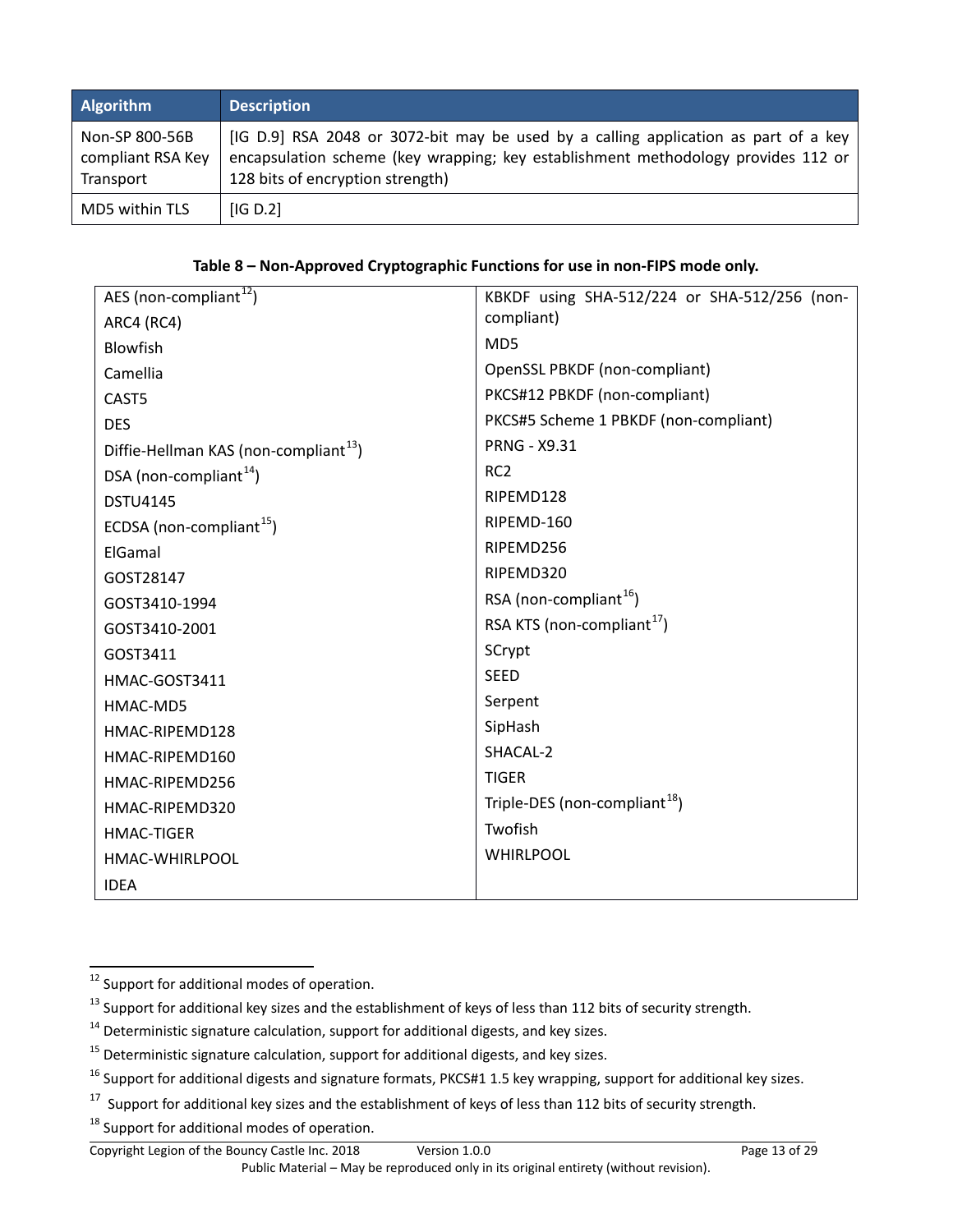#### <span id="page-13-0"></span>**2.1 Critical Security Parameters**

All CSPs used by the Module are described in this section in [Table 9.](#page-13-1) All usage of these CSPs by the Module (including all CSP lifecycle states) is described in the services detailed in Section 3.2.

<span id="page-13-1"></span>

| <b>CSP</b>                                              | <b>Description / Usage</b>                                                                                                |
|---------------------------------------------------------|---------------------------------------------------------------------------------------------------------------------------|
| <b>AES Encryption Key</b>                               | [FIPS-197, SP 800-56C, SP 800-38D, SP 800-38C, Addendum to SP 800-38A] AES<br>$(128/192/256)$ encrypt key <sup>19</sup>   |
| AES Decryption Key                                      | [FIPS-197, SP 800-56C, SP 800-38D, SP 800-38C, Addendum to SP 800-38A] AES<br>(128/192/256) decrypt key                   |
| AES Authentication Key                                  | [FIPS-197] AES (128/192/256) CMAC/GMAC key                                                                                |
| <b>AES Wrapping Key</b>                                 | [SP 800-38F] AES (128/192/256) key wrapping key                                                                           |
| DH Agreement key                                        | [SP 800-56A-rev2] Diffie-Hellman (>= 2048) private key agreement key                                                      |
| DRBG(CTR AES)                                           | V (128 bits) and AES key (128/192/256), entropy input (length dependent on<br>security strength)                          |
| DRBG(CTR Triple-DES)                                    | V (64 bits) and Triple-DES key (192), entropy input (length dependent on security<br>strength)                            |
| DRBG(Hash)                                              | V (440/888 bits) and C (440/888 bits), entropy input (length dependent on security<br>strength)                           |
| DRBG(HMAC)                                              | V (160/224/256/384/512 bits) and Key (160/224/256/384/512 bits), entropy input<br>(length dependent on security strength) |
| <b>DSA Signing Key</b>                                  | [FIPS 186-4] DSA (2048/3072) signature generation key                                                                     |
| <b>EC Agreement Key</b>                                 | [SP 800-56A-rev2] EC (All NIST defined B, K, and P curves >= 224 bits) private key<br>agreement key                       |
| <b>EC Signing Key</b>                                   | [FIPS 186-4] ECDSA (All NIST defined B, K, and P curves >= 224 bits) signature<br>generation key.                         |
| <b>HMAC Authentication</b><br>Key                       | [FIPS 198-1] Keyed-Hash key (SHA-1, SHA-2). Key size determined by security<br>strength required (>= 112 bits)            |
| <b>IKEv2 Derivation</b><br><b>Function Secret Value</b> | [SP 800-135] Secret value used in construction of key for the specified IKEv2 PRF.                                        |
| <b>PBKDF Secret Value</b>                               | [SP 800-132] Secret value used in construction of Keyed-Hash key for the specified<br>PRF.                                |
| <b>RSA Signing Key</b>                                  | [FIPS 186-4] RSA (>= 2048) signature generation key                                                                       |
| RSA Key Transport Key                                   | [SP 800-56B] RSA (>=2048) key transport (decryption) key                                                                  |
| SP 800-56A-rev2<br>Concatenation                        | [SP 800-56A-rev2] Secret value used in construction of key for underlying PRF.                                            |

**Table 9 – Critical Security Parameters (CSPs)**

<span id="page-13-2"></span><sup>&</sup>lt;sup>19</sup> The AES-GCM key and IV is generated randomly per IG A.5, and the Initialization Vector (IV) is a minimum of 96 bits. In the event module power is lost and restored, the consuming application must ensure that any of its AES-GCM keys used for encryption or decryption are re-distributed.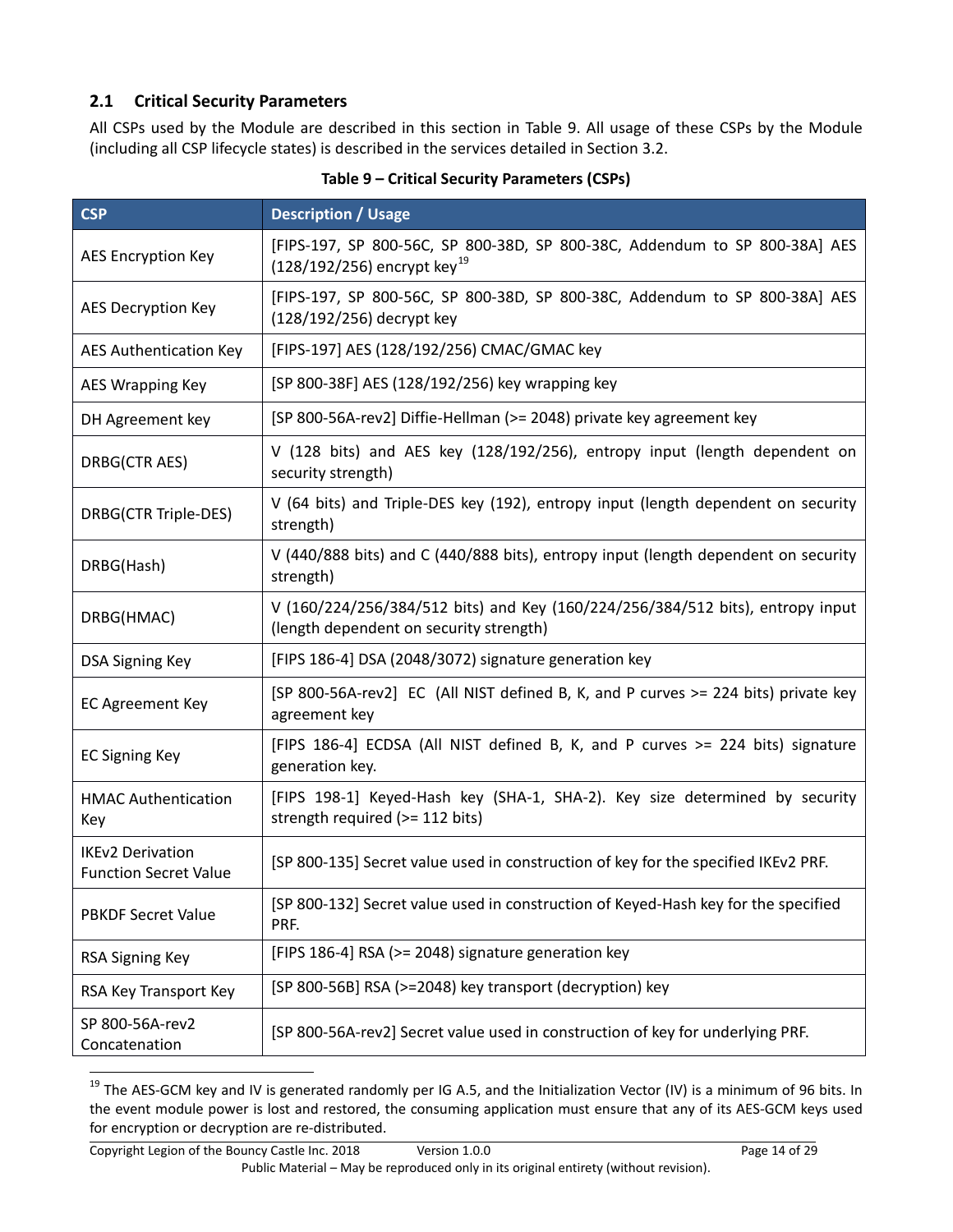| <b>CSP</b>                                             | <b>Description / Usage</b>                                                                            |
|--------------------------------------------------------|-------------------------------------------------------------------------------------------------------|
| <b>Derivation Function</b>                             |                                                                                                       |
| SP 800-108 KDF Secret<br>Value                         | [SP 800-108] Secret value used in construction of key for the specified PRF.                          |
| <b>SRTP Derivation</b><br><b>Function Secret Value</b> | [SP 800-135] Secret value used in construction of key for the specified SRTP PRF.                     |
| <b>SSH Derivation Function</b><br>Secret Value         | [SP 800-135] Secret value used in construction of key for the specified SSH PRF.                      |
| <b>TLS KDF Secret Value</b>                            | [SP 800-135] Secret value used in construction of Keyed-Hash key for the specified<br><b>TLS PRF.</b> |
| Triple-DES<br>Authentication Key                       | [SP 800-67] Triple-DES (128/192) CMAC key                                                             |
| Triple-DES Encryption<br>Key                           | [SP 800-67] Triple-DES (192) encryption key                                                           |
| Triple-DES Decryption<br>Key                           | [SP 800-67] Triple-DES (128/192) decryption key                                                       |
| Triple-DES Wrapping Key                                | [SP 800-38F] Triple-DES (192 bits) key wrapping/unwrapping key, (128 unwrapping<br>only).             |
| X9.63 KDF Secret Value                                 | [SP 800-135] Secret value used in construction of Keyed-Hash key for the specified<br>X9.63 PRF.      |

### <span id="page-14-1"></span><span id="page-14-0"></span>**2.2 Public Keys**

#### **Table 10 – Public Keys**

| <b>CSP</b>                  | <b>Description / Usage</b>                                                          |
|-----------------------------|-------------------------------------------------------------------------------------|
| DH Agreement Key            | [SP 800-56A-rev2] Diffie-Hellman (>= 2048) public key agreement key                 |
| <b>DSA Verification Key</b> | [FIPS 186-4] DSA (1024/2048/3072) signature verification key                        |
| <b>EC Agreement Key</b>     | [SP 800-56A-rev2] EC (All NIST defined B, K, and P curves) public key agreement key |
| <b>EC Verification Key</b>  | [FIPS 186-4] ECDSA (All NIST defined B, K, and P curves) signature verification key |
| RSA Key Transport Key       | [SP 800-56B] RSA (>=2048) key transport (encryption) key.                           |
| <b>RSA Verification Key</b> | [FIPS 186-4] RSA (>= 1024) signature verification key                               |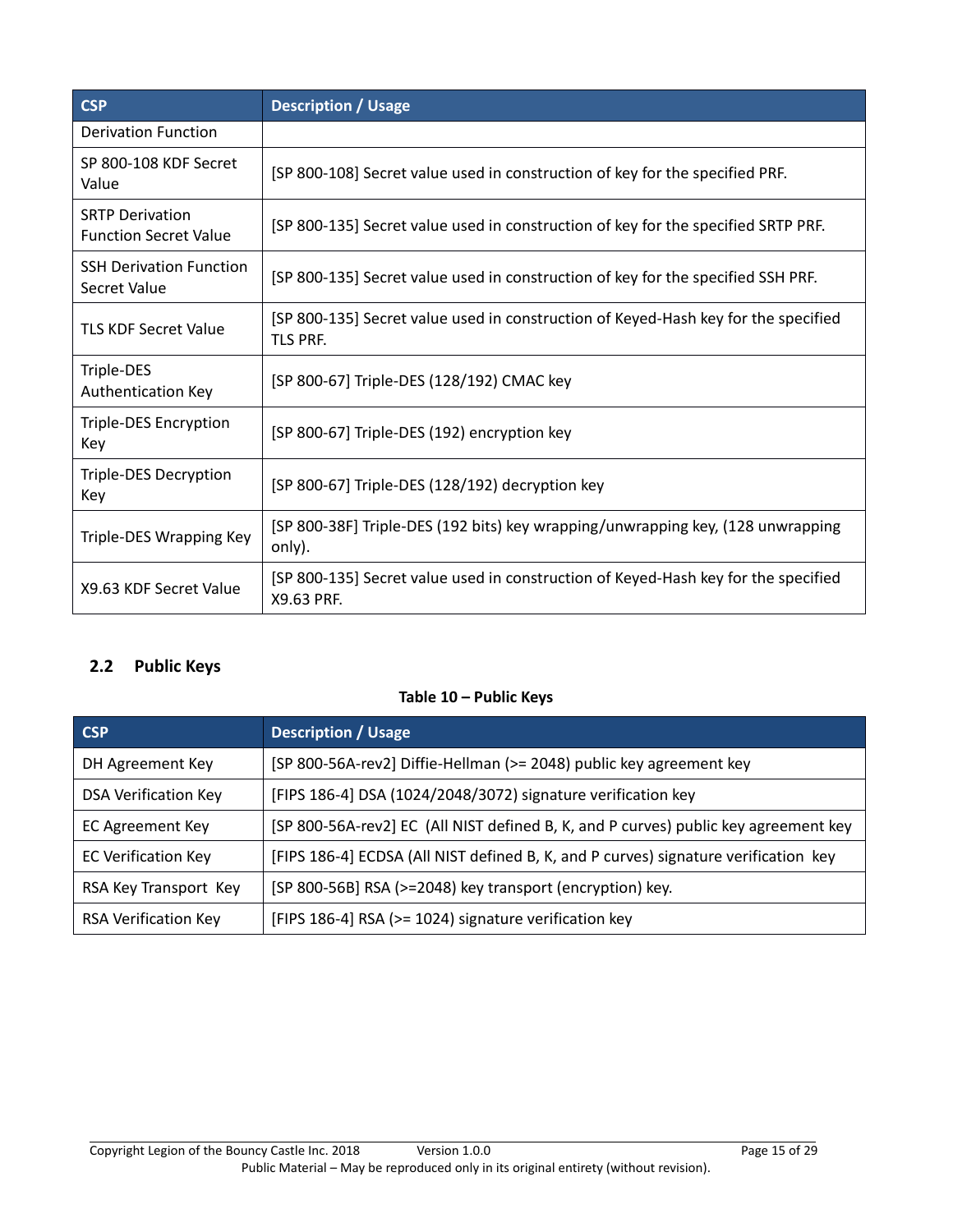# <span id="page-15-0"></span>**3 Roles, Authentication and Services**

#### <span id="page-15-1"></span>**3.1 Assumption of Roles**

The module supports two distinct operator roles, User and Cryptographic Officer (CO). The cryptographic module implicitly maps the two roles to the services. A user is considered the owner of the thread that instantiates the module and, therefore, only one concurrent user is allowed.

[Table 11](#page-15-3) lists all operator roles supported by the module. The module does not support a maintenance role and/or bypass capability. The module does not support authentication.

#### **Table 11 – Roles Description**

<span id="page-15-3"></span>

| Role ID | <b>Role Description</b>                                  | <b>Authentication Type</b>                      |
|---------|----------------------------------------------------------|-------------------------------------------------|
| CO.     | Cryptographic Officer – Powers on and off the<br>module. | $N/A$ – Authentication not required for Level 1 |
| User    | User - The user of the complete API.                     | N/A - Authentication not required for Level 1   |

#### <span id="page-15-2"></span>**3.2 Services**

All services implemented by the Module are listed in [Table 12](#page-15-4) below and [Table 13](#page-17-0) describes all usage of CSPs by the service.

[Table 12](#page-15-4) lists the services. The second column provides a description of each service and availability to the Cryptographic Officer and User, in columns 3 and 4, respectively.

#### **Table 12 – Services**

<span id="page-15-4"></span>

| <b>Service</b>                                    | <b>Description</b>                                                                                                                                                                                          | CO | $\cup$ |
|---------------------------------------------------|-------------------------------------------------------------------------------------------------------------------------------------------------------------------------------------------------------------|----|--------|
| Initialize Module and Run<br>Self-Tests on Demand | The JRE will call the static constructor for self-tests on module<br>initialization.                                                                                                                        | X  |        |
| <b>Show Status</b>                                | A user can call <i>FipsStatus.IsReady()</i> at any time to determine if the<br>module is ready.<br>CryptoServicesRegistrar.IsInApprovedOnlyMode() can be called to<br>determine the FIPS mode of operation. |    | X      |
| Zeroize / Power-off                               | The module uses the JVM garbage collector on thread termination.                                                                                                                                            |    | X      |
| Data Encryption                                   | Used to encrypt data.                                                                                                                                                                                       |    | X      |
| Data Decryption                                   | Used to decrypt data.                                                                                                                                                                                       |    | X      |
| <b>MAC Calculation</b>                            | Used to calculate data integrity codes with CMAC.                                                                                                                                                           |    | X      |
| Signature Authentication                          | Used to generate signatures (DSA, ECDSA, RSA).                                                                                                                                                              |    | X      |
| <b>Signature Verification</b>                     | Used to verify digital signatures.                                                                                                                                                                          |    | X      |
| DRBG (SP800-90A) output                           | Used for random number, IV and key generation.                                                                                                                                                              |    | X      |
| <b>Message Hashing</b>                            | Used to generate a SHA-1, SHA-2, or SHA-3 message digest, SHAKE<br>output.                                                                                                                                  |    | X      |
| Keyed Message Hashing                             | Used to calculate data integrity codes with HMAC.                                                                                                                                                           |    | X      |

Copyright Legion of the Bouncy Castle Inc. 2018 Version 1.0.0 Page 16 of 29 Public Material – May be reproduced only in its original entirety (without revision).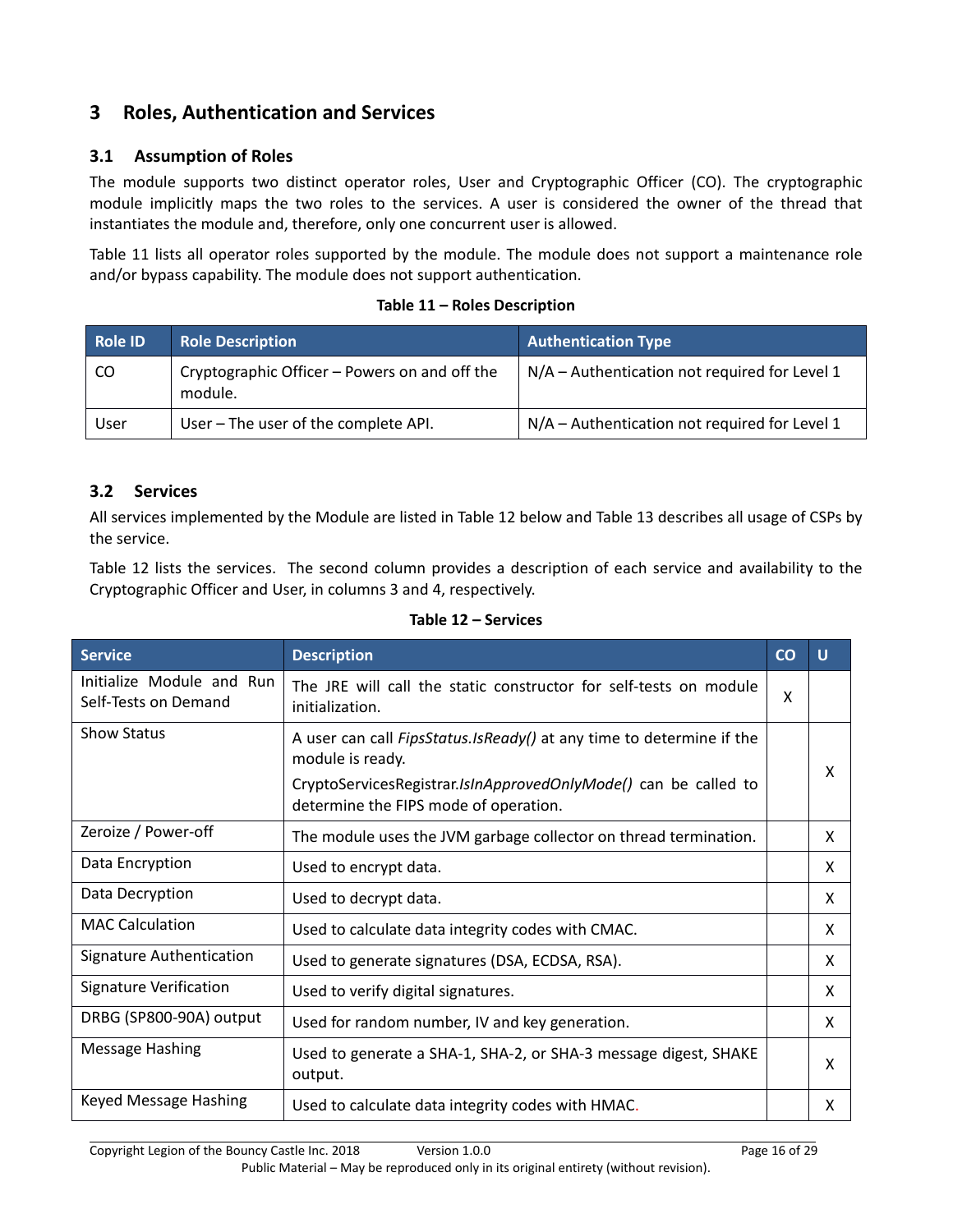| <b>Service</b>                                                 | <b>Description</b>                                                                                                                                            | CO | $\cup$ |
|----------------------------------------------------------------|---------------------------------------------------------------------------------------------------------------------------------------------------------------|----|--------|
| TLS Key Derivation Function                                    | (secret input) (outputs secret) Used to calculate a value suitable to<br>be used for a master secret in TLS from a pre-master secret and<br>additional input. |    | X      |
| SP 800-108 KDF                                                 | (secret input) (outputs secret) Used to calculate a value suitable to<br>be used for a secret key from an input secret and additional input.                  |    | X      |
| <b>SSH Derivation Function</b>                                 | (secret input) (outputs secret) Used to calculate a value suitable to<br>be used for a secret key from an input secret and additional input.                  |    | X      |
| X9.63 Derivation Function                                      | (secret input) (outputs secret) Used to calculate a value suitable to<br>be used for a secret key from an input secret and additional input.                  |    | X      |
| SP 800-56A-rev2<br><b>Concatenation Derivation</b><br>Function | (secret input) (outputs secret) Used to calculate a value suitable to<br>be used for a secret key from an input secret and additional input.                  |    | X      |
| <b>IKEv2 Derivation Function</b>                               | (secret input) (outputs secret) Used to calculate a value suitable to<br>be used for a secret key from an input secret and additional input.                  |    | X      |
| <b>SRTP Derivation Function</b>                                | (secret input) (outputs secret) Used to calculate a value suitable to<br>be used for a secret key from an input secret and additional input.                  |    | X      |
| <b>PBKDF</b>                                                   | (secret input) (outputs secret) Used to generate a key using an<br>encoding of a password and an additional function such as a<br>message hash.               |    | X      |
| Key Agreement Schemes                                          | Used to calculate key agreement values (SP 800-56A, Diffie-<br>Hellman).                                                                                      |    | X      |
| <b>Key Wrapping</b>                                            | Used to encrypt a key value. (RSA, AES, Triple-DES)                                                                                                           |    | X      |
| Key Unwrapping                                                 | Used to decrypt a key value. (RSA, AES, Triple-DES)                                                                                                           |    | X      |
| <b>NDRNG Callback</b>                                          | Gathers entropy in a passive manner from a user-provided<br>function                                                                                          |    | X      |
| Utility                                                        | Miscellaneous utility functions, does not access CSPs                                                                                                         |    | X      |

Note: The module services are the same in the approved and non-approved modes of operation. The only difference is the function(s) used (approved/allowed or non-approved/non-allowed).

Services in the module are accessed via the public APIs of the Jar file. The ability of a thread to invoke nonapproved services depends on whether it has been registered with the module as approved mode only. In approved only mode no non-approved services are accessible. In the presence of a Java SecurityManager approved mode services specific to a context, such as DSA and ECDSA for use in TLS, require specific permissions to be configured in the JVM configuration by the Cryptographic Officer or User.

In the absence of a Java SecurityManager specific services related to protocols such as TLS are available, however must only be used in relation to those protocols.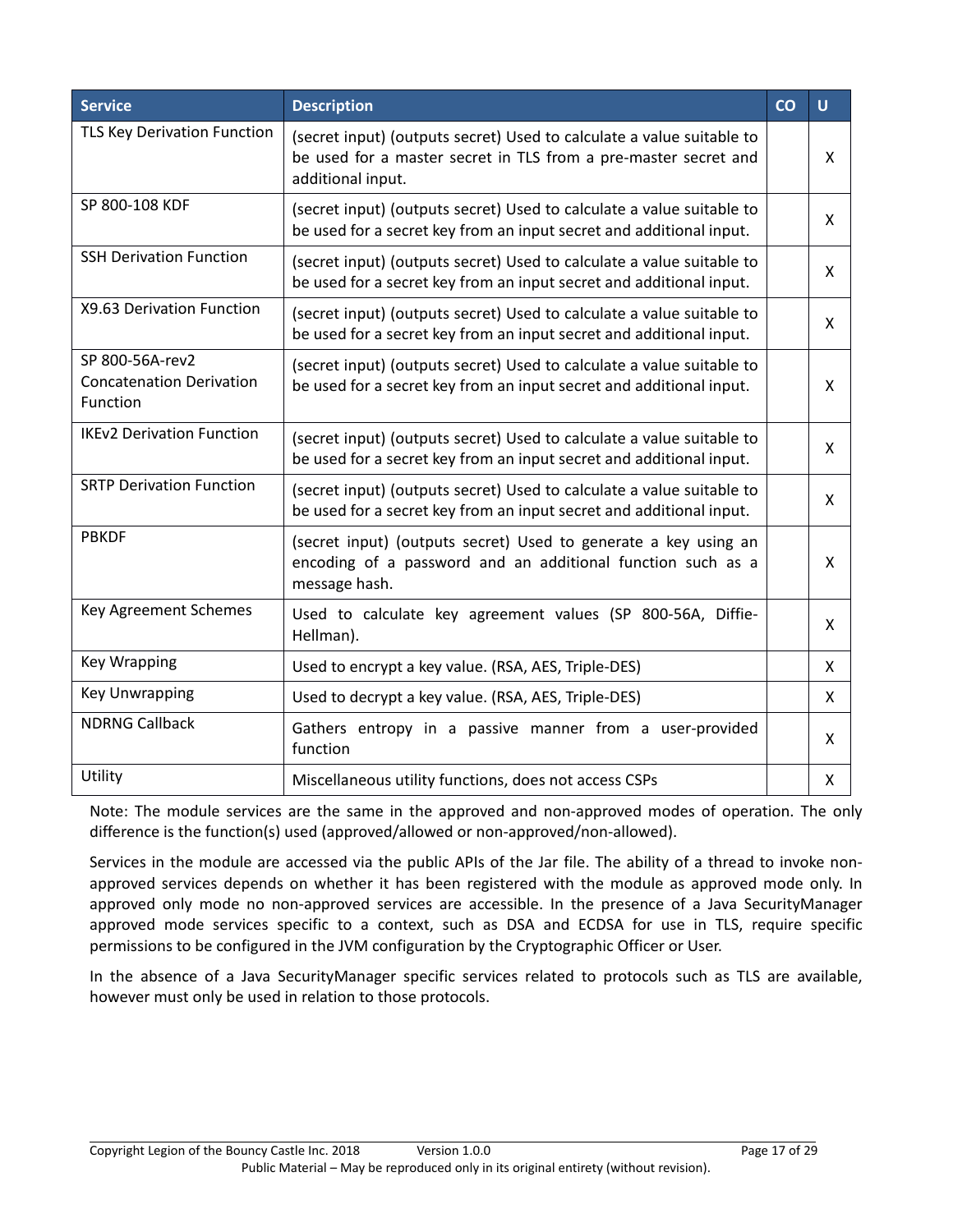[Table 13](#page-17-0) defines the relationship between access to CSPs and the different module services. The modes of access shown in the table are defined as:

- G = Generate: The module generates the CSP.
- R = Read: The module reads the CSP. The read access is typically performed before the module uses the CSP.
- E = Execute: The module executes using the CSP.
- W = Write: The module writes the CSP. The write access is typically performed after a CSP is imported into the module, when the module generates a CSP, or when the module overwrites an existing CSP.
- Z = Zeroize: The module zeroizes the CSP.

<span id="page-17-0"></span>

|                                                                                   |              | <b>CSPs</b> |                  |                 |                  |           |                  |                          |                 |                 |  |
|-----------------------------------------------------------------------------------|--------------|-------------|------------------|-----------------|------------------|-----------|------------------|--------------------------|-----------------|-----------------|--|
| <b>Service</b>                                                                    | AES Keys     | DH Keys     | <b>DRBG Keys</b> | <b>DSA Keys</b> | EC Agreement Key | ECDSA Key | <b>HMAC Keys</b> | <b>KDF Secret Values</b> | <b>RSA Keys</b> | Triple-DES Keys |  |
| Initialize Module and Run Self-<br>Tests on Demand                                |              |             |                  |                 |                  |           |                  |                          |                 |                 |  |
| <b>Show Status</b>                                                                |              |             |                  |                 |                  |           |                  |                          |                 |                 |  |
| Zeroize / Power-off                                                               | Z            | Z           | Z                | Z               | Z                | Z         | Z                |                          | Z               | Z               |  |
| Data Encryption                                                                   | R            |             |                  |                 |                  |           |                  |                          |                 | R               |  |
| Data Decryption                                                                   | $\mathsf{R}$ |             |                  |                 |                  |           |                  |                          |                 | $\mathsf{R}$    |  |
| <b>MAC Calculation</b>                                                            | ${\sf R}$    |             |                  |                 |                  |           | $\mathsf{R}$     |                          |                 | R               |  |
| <b>Signature Authentication</b>                                                   |              |             |                  | $\mathsf{R}$    |                  | R         |                  |                          | R               |                 |  |
| <b>Signature Verification</b>                                                     |              |             |                  | R               |                  | R         |                  |                          | R               |                 |  |
| DRBG (SP800-90A) output                                                           | G            | G           | G, R             | G               | G                | G         | G                |                          | G               | G               |  |
| <b>Message Hashing</b>                                                            |              |             |                  |                 |                  |           |                  |                          |                 |                 |  |
| Keyed Message Hashing                                                             |              |             |                  |                 |                  |           | R                |                          |                 |                 |  |
| <b>TLS Key Derivation Function</b>                                                |              |             |                  |                 |                  |           |                  | $\mathsf{R}$             |                 |                 |  |
| SP 800-108 KDF                                                                    |              |             |                  |                 |                  |           |                  | $\mathsf{R}$             |                 |                 |  |
| <b>SSH Derivation Function</b>                                                    |              |             |                  |                 |                  |           |                  | R                        |                 |                 |  |
| X9.63 Derivation Function                                                         |              |             |                  |                 |                  |           |                  | $\mathsf{R}$             |                 |                 |  |
| SP 800-56A-rev2 Concatenation<br><b>Derivation Function</b>                       |              |             |                  |                 |                  |           |                  | R                        |                 |                 |  |
| <b>IKEv2 Derivation Function</b>                                                  |              |             |                  |                 |                  |           |                  | $\mathsf{R}$             |                 |                 |  |
| <b>SRTP Derivation Function</b>                                                   |              |             |                  |                 |                  |           |                  | R                        |                 |                 |  |
| Version 1.0.0<br>Page 18 of 29<br>Copyright Legion of the Bouncy Castle Inc. 2018 |              |             |                  |                 |                  |           |                  |                          |                 |                 |  |

#### **Table 13 – CSP Access Rights within Services**

Public Material – May be reproduced only in its original entirety (without revision).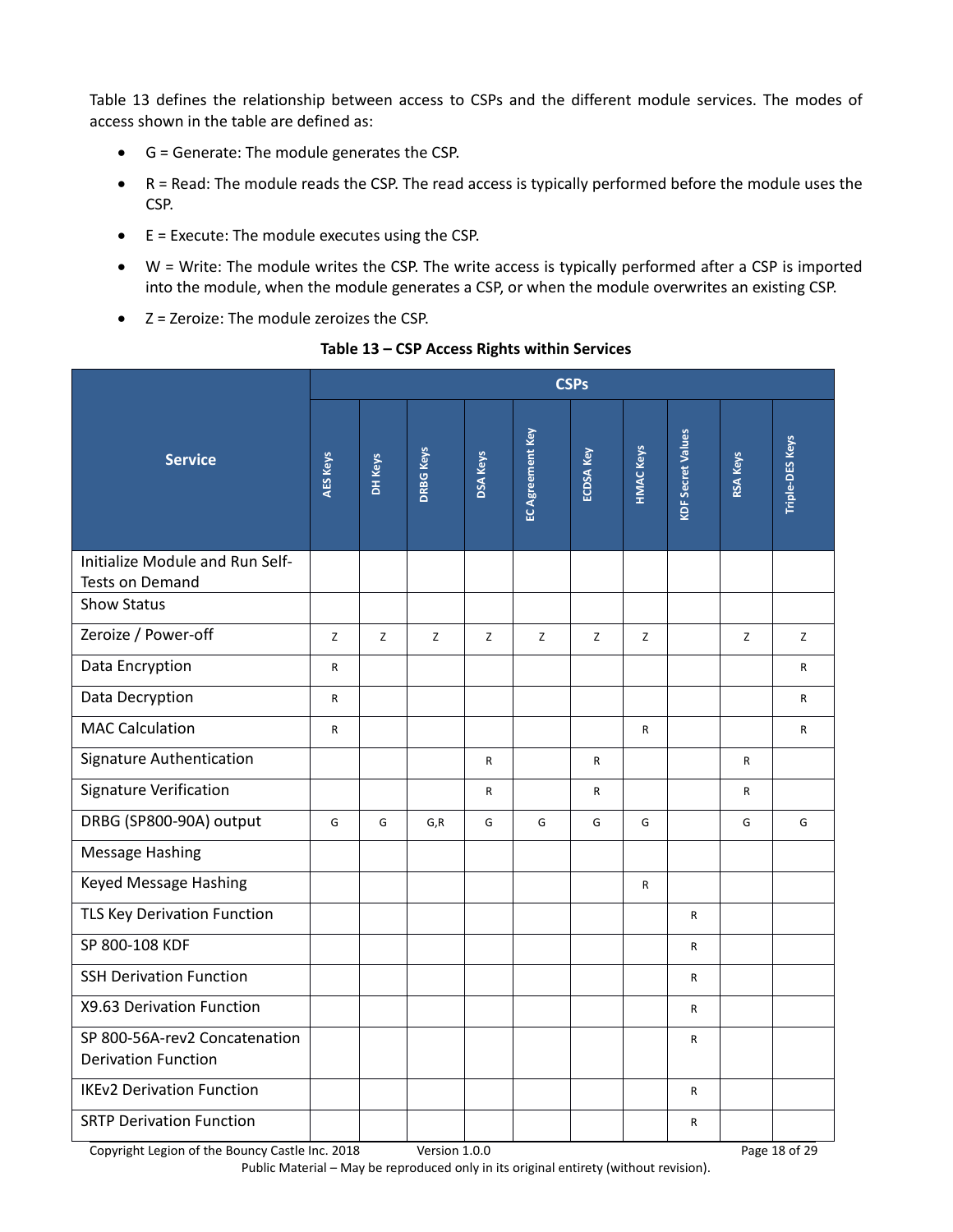|                                                  |                 | <b>CSPs</b>    |                  |                 |                  |                  |                  |                          |                 |                 |  |
|--------------------------------------------------|-----------------|----------------|------------------|-----------------|------------------|------------------|------------------|--------------------------|-----------------|-----------------|--|
| <b>Service</b>                                   | <b>AES Keys</b> | <b>DH Keys</b> | <b>DRBG Keys</b> | <b>DSA Keys</b> | EC Agreement Key | <b>ECDSA Key</b> | <b>HMAC Keys</b> | <b>KDF Secret Values</b> | <b>RSA Keys</b> | Triple-DES Keys |  |
| <b>PBKDF</b>                                     |                 |                |                  |                 |                  |                  | G, R             |                          |                 |                 |  |
| Key Agreement Schemes                            | G               | $\mathsf{R}$   |                  |                 | R                |                  | $\mathsf{R}$     |                          | R               | G               |  |
| Key Wrapping/Transport (RSA,<br>AES, Triple-DES) | $\mathsf{R}$    |                |                  |                 |                  |                  | R                |                          | R               | $\mathsf{R}$    |  |
| Key Unwrapping (RSA, AES,<br>Triple-DES)         | $\mathsf{R}$    |                |                  |                 |                  |                  | $\mathsf{R}$     |                          | $\mathsf{R}$    | $\mathsf{R}$    |  |
| <b>NDRNG Callback</b>                            |                 |                | G                |                 |                  |                  |                  |                          |                 |                 |  |
| Utility                                          |                 |                |                  |                 |                  |                  |                  |                          |                 |                 |  |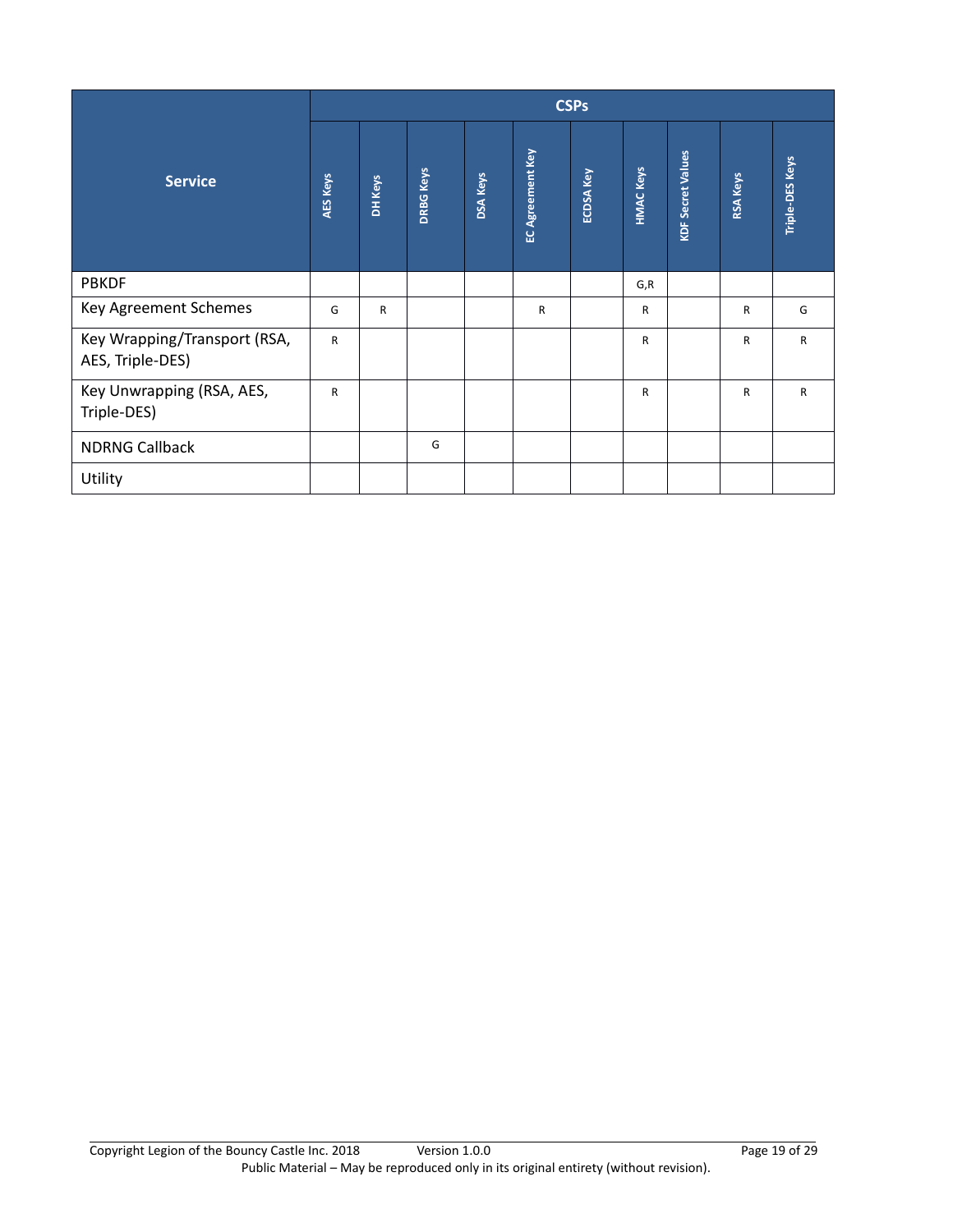# <span id="page-19-0"></span>**4 Self-tests**

Each time the module is powered up, it tests that the cryptographic algorithms still operate correctly and that sensitive data have not been damaged. Power-up self–tests are available on demand by power cycling the module.

On power-up or reset, the module performs the self-tests that are described in [Table 14](#page-19-1) below. All KATs must be completed successfully prior to any other use of cryptography by the Module. If one of the KATs fails, the module enters the Self-Test Failure error state. The module will output a detailed error message when *FipsStatus.isReady()* is called. The error state can only be cleared by reloading the module and calling *FipsStatus.isReady()* again to confirm successful completion of the KATs.

<span id="page-19-1"></span>

| <b>Test Target</b> | <b>Description</b>                                                              |
|--------------------|---------------------------------------------------------------------------------|
| Software Integrity | HMAC-SHA256                                                                     |
| <b>AES</b>         | KATs: Encryption, Decryption                                                    |
|                    | Modes: ECB                                                                      |
|                    | Key sizes: 128 bits                                                             |
| <b>CCM</b>         | KATs: Generation, Verification                                                  |
|                    | Key sizes: 128 bits                                                             |
| AES-CMAC           | KATs: Generation, Verification                                                  |
|                    | Key sizes: AES with 128 bits                                                    |
| FFC KAS            | KATs: Per IG 9.6 - Primitive "Z" Computation                                    |
|                    | Parameter Sets/Key sizes: FB                                                    |
| <b>DRBG</b>        | KATs: HASH_DRBG, HMAC_DRBG, CTR_DRBG                                            |
|                    | Security Strengths: 256 bits                                                    |
| <b>DSA</b>         | KAT: Signature Generation, Signature Verification                               |
|                    | Key sizes: 2048 bits                                                            |
| <b>ECDSA</b>       | KAT: Signature Generation, Signature Verification                               |
|                    | Curves/Key sizes: P-256                                                         |
| GCM/GMAC           | KATs: Generation, Verification                                                  |
|                    | Key sizes: 128 bits                                                             |
| <b>HMAC</b>        | KATs: Generation, Verification                                                  |
|                    | SHA sizes: SHA-1, SHA-224, SHA-256, SHA-384, SHA-512, SHA-512/224, SHA-512/256  |
| <b>ECC KAS</b>     | KATs: Per IG 9.6 - Primitive "Z" Computation                                    |
|                    | Parameter Sets/Key sizes: FB                                                    |
| <b>RSA</b>         | KATs: Signature Generation, Signature Verification                              |
|                    | Key sizes: 2048 bits                                                            |
| <b>SHS</b>         | <b>KATs: Output Verification</b>                                                |
|                    | SHA sizes: SHA-1, SHA-224, SHA-256, SHA-384, SHA-512, SHA-512/224, SHA-512/256, |
|                    | SHA3-224, SHA3-256, SHA3-384, SHA3-512                                          |
| Triple-DES         | KATs: Encryption, Decryption                                                    |
|                    | Modes: TECB,                                                                    |
|                    | Key sizes: 3-Key                                                                |
| Triple-DES-CMAC    | KATs: Generation, Verification                                                  |
|                    | Key sizes: 3-Key                                                                |
| Extendable-Output  | <b>KATs: Output Verification</b>                                                |
| functions (XOF)    | XOFs:SHAKE128, SHAKE256                                                         |
| Key Agreement      | KATs: SP 800-56B specific KATs per IG D.4                                       |

#### **Table 14 – Power Up Self-tests**

Copyright Legion of the Bouncy Castle Inc. 2018 Version 1.0.0 Page 20 of 29 Public Material – May be reproduced only in its original entirety (without revision).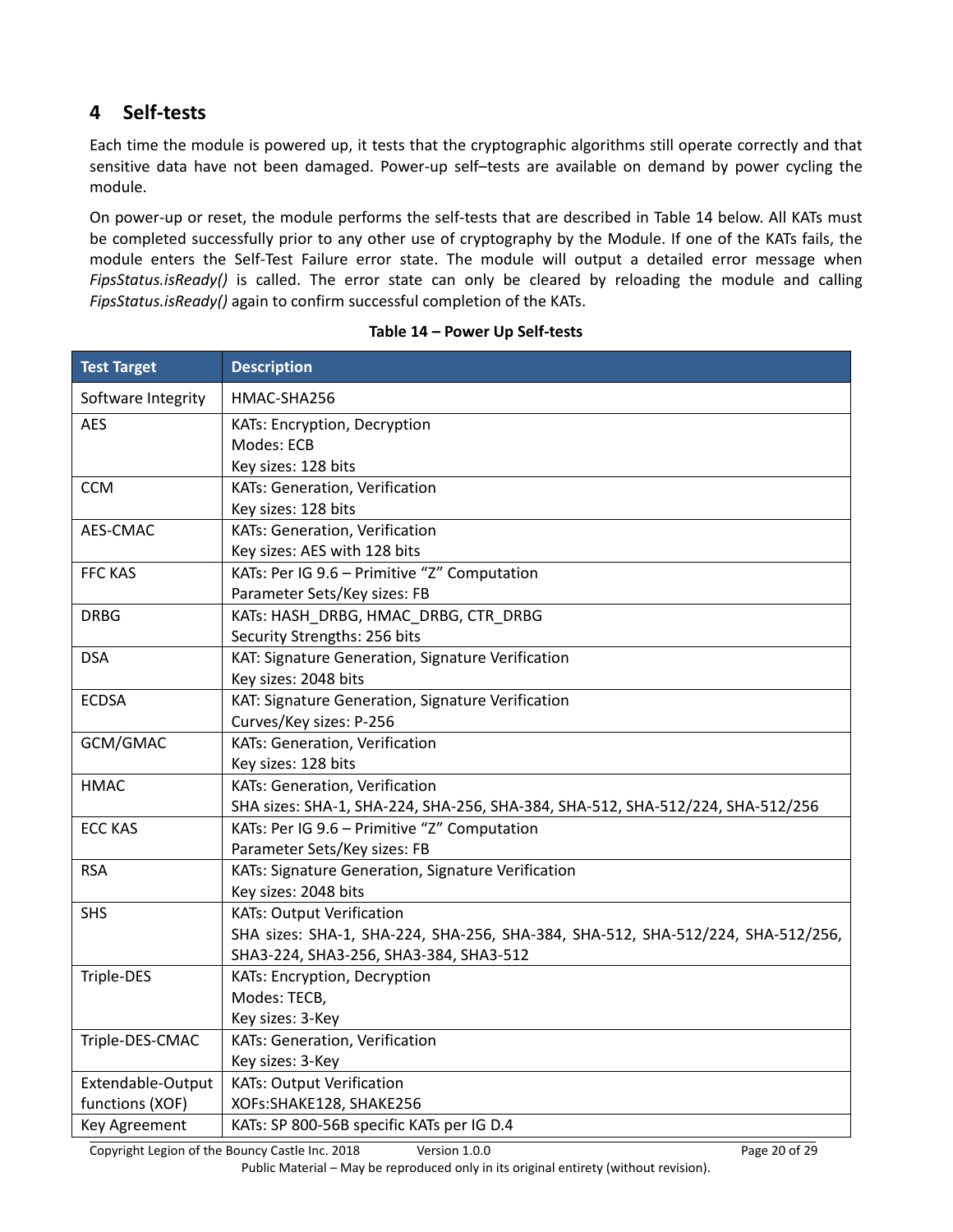| Test Target      | <b>Description</b>                        |
|------------------|-------------------------------------------|
| Using RSA        | Key sizes: 2048 bits                      |
| Key Transport    | KATs: SP 800-56B specific KATs per IG D.4 |
| <b>Using RSA</b> | Key sizes: 2048 bits                      |

#### **Table 15 – Conditional Self-tests**

<span id="page-20-0"></span>

| <b>Test Target</b>       | <b>Description</b>                                                                                  |
|--------------------------|-----------------------------------------------------------------------------------------------------|
| <b>NDRNG</b>             | NDRNG Continuous Test performed when a random value is requested from the<br>NDRNG.                 |
| DH.                      | DH Pairwise Consistency Test performed on every DH key pair generation.                             |
| <b>DRBG</b>              | DRBG Continuous Test performed when a random value is requested from the DRBG.                      |
| <b>DSA</b>               | DSA Pairwise Consistency Test performed on every DSA key pair generation.                           |
| <b>ECDSA</b>             | ECDSA Pairwise Consistency Test performed on every EC key pair generation.                          |
| <b>RSA</b>               | RSA Pairwise Consistency Test performed on every RSA key pair generation.                           |
| DRBG Health<br>Checks    | Performed conditionally on DRBG, per SP 800-90A Section 11.3. Required per IG C.1.                  |
| SP 800-56A<br>Assurances | Performed conditionally per SP 800-56A Sections 5.5.2, 5.6.2, and/or 5.6.3. Required<br>per IG 9.6. |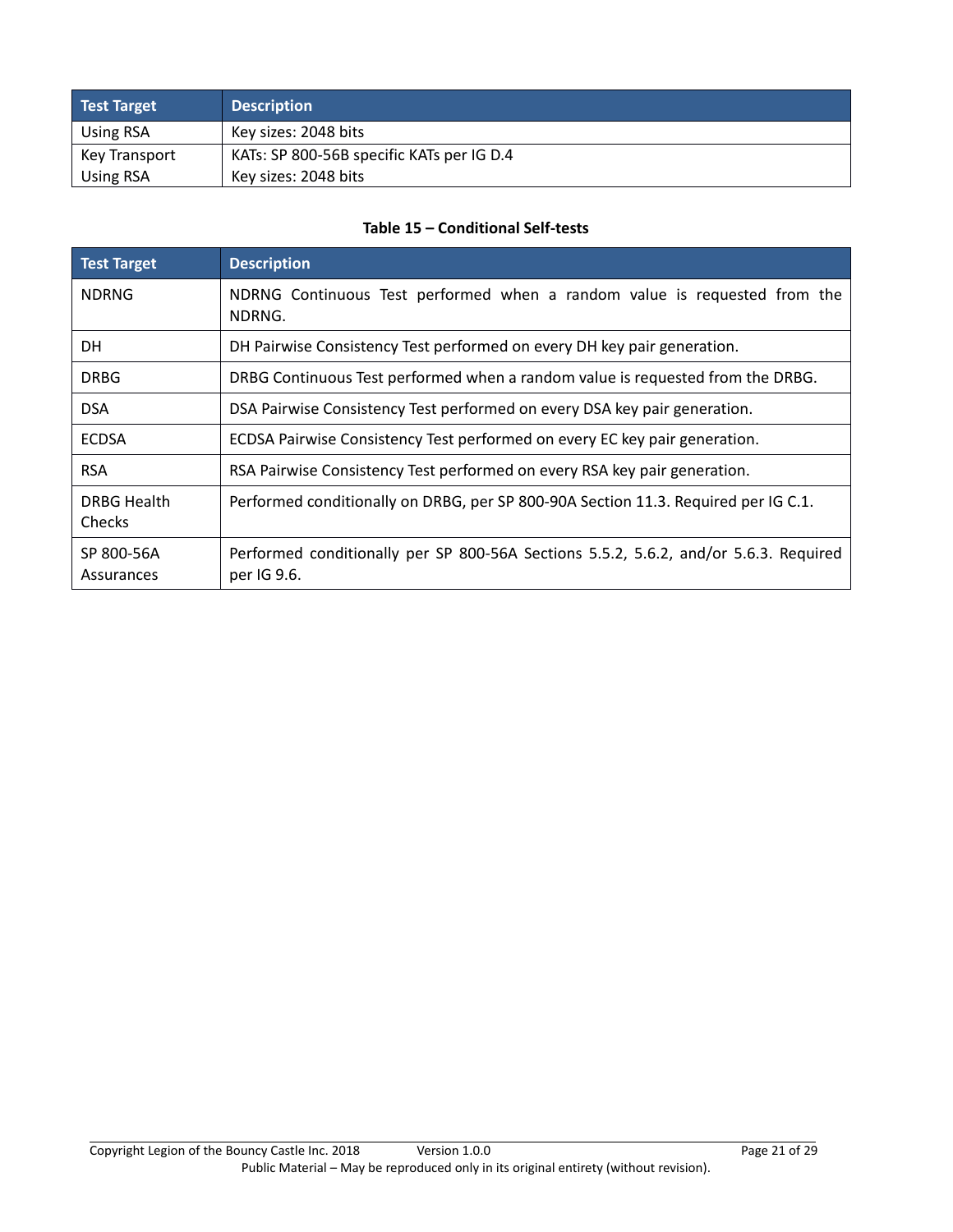# <span id="page-21-0"></span>**5 Physical Security Policy**

The module is a software-only module and does not have physical security mechanisms.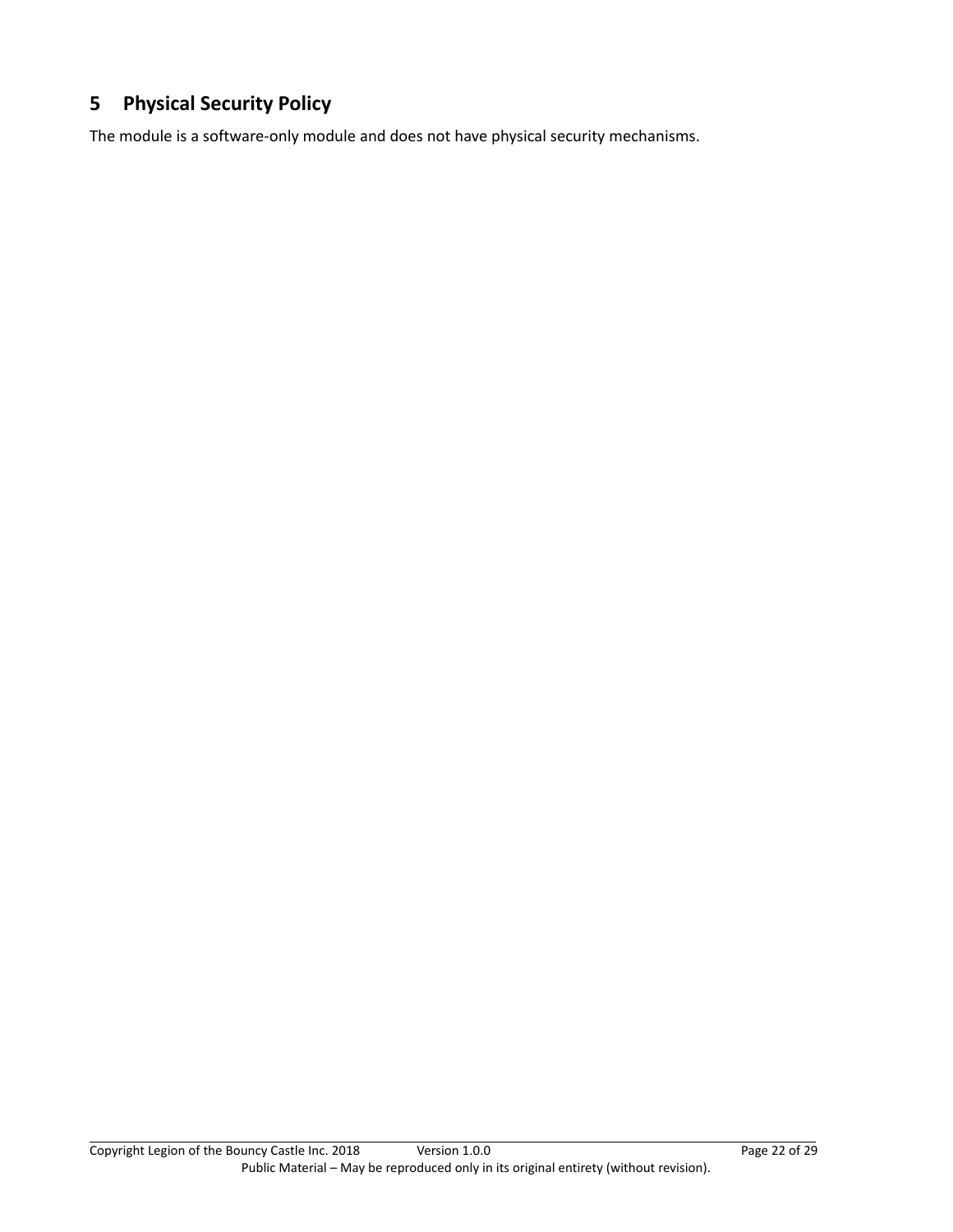# <span id="page-22-0"></span>**6 Operational Environment**

The module operates in a modifiable operational environment under the FIPS 140-2 definitions.

The module runs on a GPC running one of the operating systems specified in the approved operational environment list. Each approved operating system manages processes and threads in a logically separated manner. The Module's user is considered the owner of the calling application that instantiates the Module within the process space of the Java Virtual Machine.

The module optionally uses the Java Security Manager, and starts in FIPS-approved mode by default when used with the Java Security Manager. When the module is not used within the context of the Java Security Manager, it will start by default in the non-FIPS-approved mode.

#### <span id="page-22-1"></span>**6.1 Use of External RNG**

The module makes use of the JVM's configured SecureRandom entropy source to provide entropy when required. The module will request entropy as appropriate to the security strength and seeding configuration for the DRBG that is using it. In approved mode the minimum amount of entropy that would be requested is 112 bits with a larger minimum being set if the security strength of the operation requires it. The module will wait until the *SecureRandom.generateSeed()* returns the requested amount of entropy, blocking if necessary.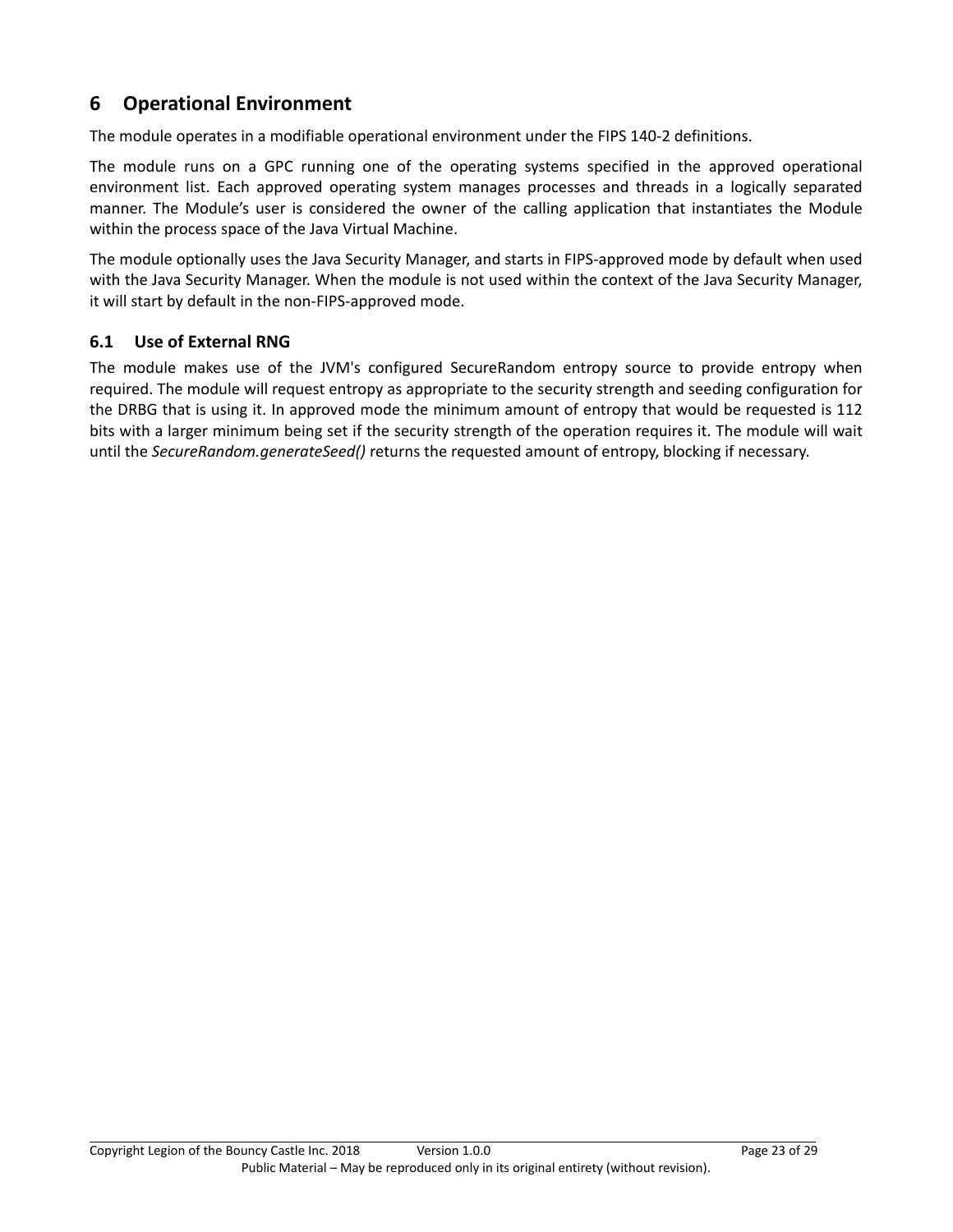# <span id="page-23-0"></span>**7 Mitigation of Other Attacks Policy**

The Module implements basic protections to mitigate against timing based attacks against its internal implementations. There are two counter-measures used.

The first is Constant Time Comparisons, which protect the digest and integrity algorithms by strictly avoiding "fast fail" comparison of MACs, signatures, and digests so the time taken to compare a MAC, signature, or digest is constant regardless of whether the comparison passes or fails.

The second is made up of Numeric Blinding and decryption/signing verification which both protect the RSA algorithm.

Numeric Blinding prevents timing attacks against RSA decryption and signing by providing a random input into the operation which is subsequently eliminated when the result is produced. The random input makes it impossible for a third party observing the private key operation to attempt a timing attack on the operation as they do not have knowledge of the random input and consequently the time taken for the operation tells them nothing about the private value of the RSA key.

Decryption/signing verification is carried out by calculating a primitive encryption or signature verification operation after a corresponding decryption or signing operation before the result of the decryption or signing operation is returned. The purpose of this is to protect against Lenstra's CRT attack by verifying the correctness the private key calculations involved. Lenstra's CRT attack takes advantage of undetected errors in the use of RSA private keys with CRT values and, if exploitable, can be used to discover the private value of the RSA key.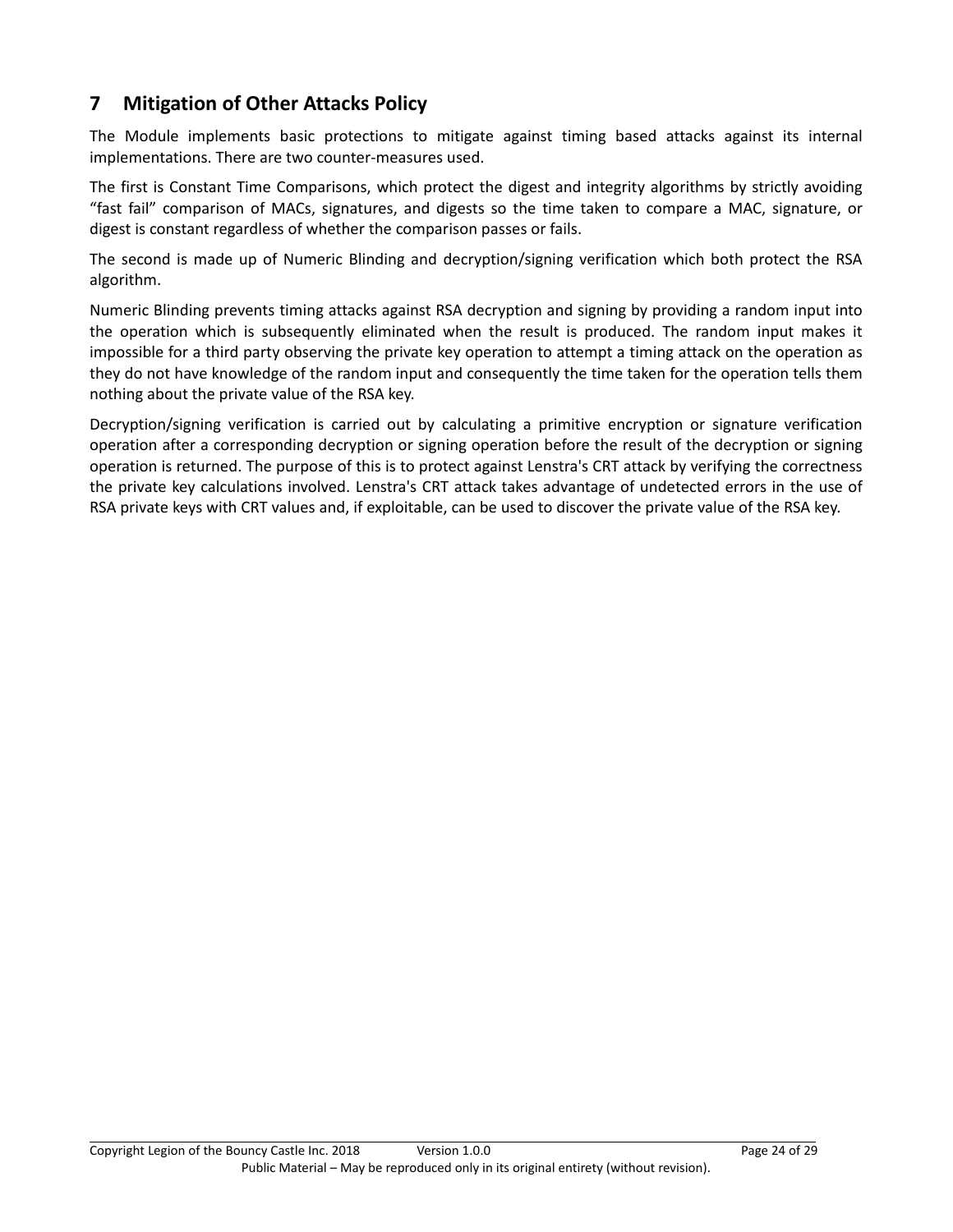# <span id="page-24-0"></span>**8 Security Rules and Guidance**

#### <span id="page-24-1"></span>**8.1 Basic Enforcement**

The module design corresponds to the Module security rules. This section documents the security rules enforced by the cryptographic module to implement the security requirements of this FIPS 140-2 Level 1 module.

- 1. The module shall provide two distinct operator roles: User and Cryptographic Officer.
- 2. The module does not provide authentication.
- 3. The operator shall be capable of commanding the module to perform the power up self-tests by cycling power or resetting the module.
- 4. Power up self-tests do not require any operator action.
- 5. Data output shall be inhibited during key generation, self-tests, zeroization, and error states.
- 6. Status information does not contain CSPs or sensitive data that if misused could lead to a compromise of the module.
- 7. There are no restrictions on which keys or CSPs are zeroized by the zeroization service.
- 8. The module does not support concurrent operators.
- 9. The module does not have any external input/output devices used for entry/output of data.
- 10. The module does not enter or output plaintext CSPs from the module's physical boundary.
- 11. The module does not output intermediate key values.

#### <span id="page-24-2"></span>**8.2 Additional Enforcement with a Java SecurityManager**

In the presence of a Java SecurityManager approved mode services specific to a context, such as DSA and ECDSA for use in TLS, require specific policy permissions to be configured in the JVM configuration by the Cryptographic Officer or User. The SecurityManager can also be used to restrict the ability of particular code bases to examine CSPs. See section 1.3 Module Configuration for further advice on this.

In the absence of a Java SecurityManager specific services related to protocols such as TLS are available, however must only be used in relation to those protocols.

#### <span id="page-24-3"></span>**8.3 Basic Guidance**

The jar file representing the module needs to be installed in a JVM's class path in a manner appropriate to its use in applications running on the JVM.

Functionality in the module is provided in two ways. At the lowest level there are distinct classes that provide access to the FIPS approved and non-FIPS approved services provided by the module. A more abstract level of access can also be gained through the use of strings providing operation names passed into the module's Java cryptography provider through the APIs described in the Java Cryptography Architecture (JCA) and the Java Cryptography Extension (JCE).

When the module is being used in FIPS approved-only mode, classes providing implementations of algorithms which are not FIPS approved, or allowed, are explicitly disabled.

#### <span id="page-24-4"></span>**8.4 Enforcement and Guidance for GCM IVs**

IVs for GCM can be generated randomly, where an IV is not generated randomly the module supports the importing of GCM IVs.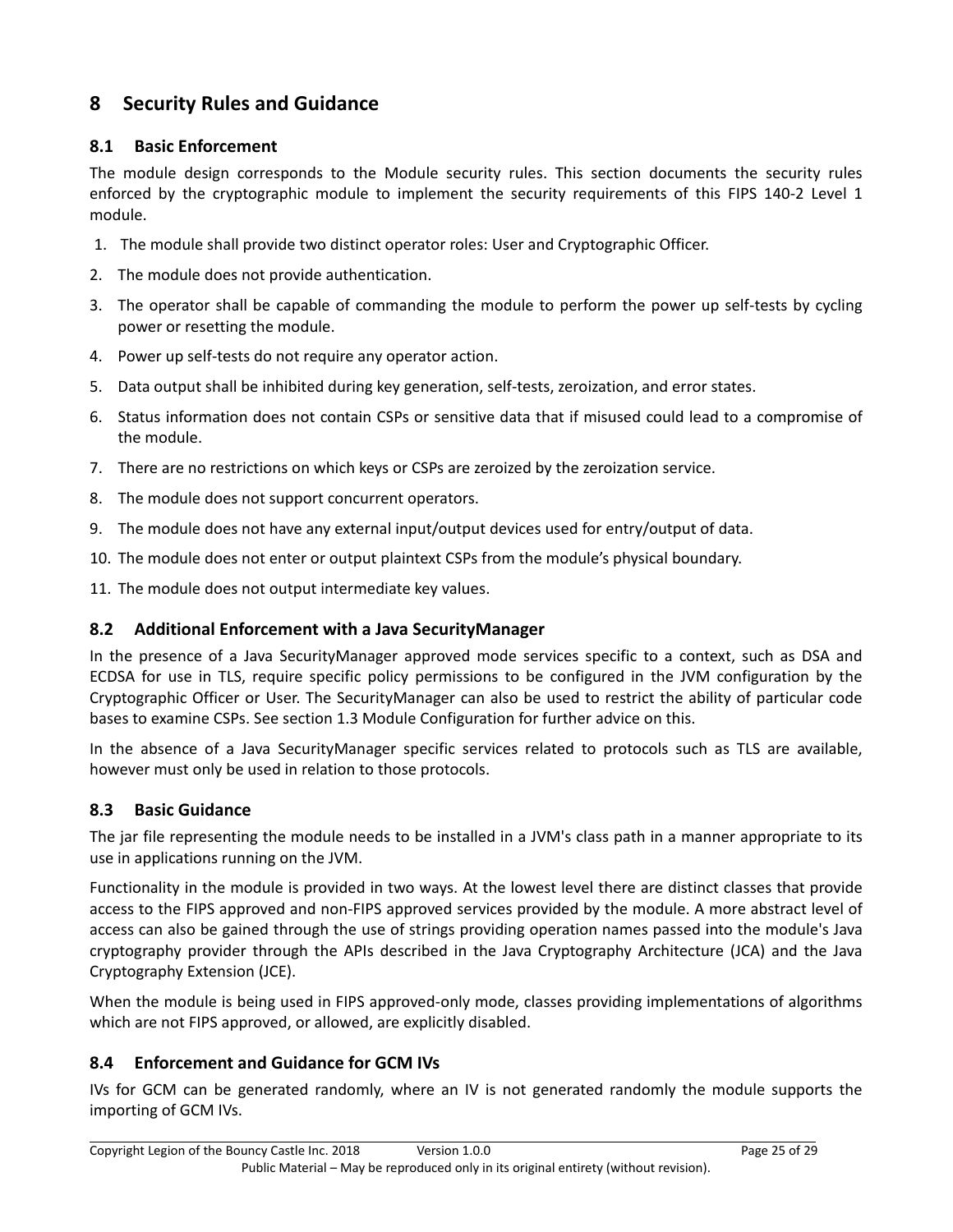In approved mode, when a GCM IV is generated randomly, the module enforces the use of an approved DRGB in line with Section 8.2.2 of SP 800-38D.

In approved mode, importing a GCM IV is non-conformant.

Per IG A.5, section 2.1 of this security policy also states that in the event module power is lost and restored the consuming application must ensure that any of its AES-GCM keys used for encryption or decryption are redistributed.

#### <span id="page-25-0"></span>**8.5 Enforcement and Guidance for use of the Approved PBKDF**

In line with the requirements for SP 800-132, keys generated using the approved PBKDF must only be used for storage applications. Any other use of the approved PBKDF is non-conformant.

In approved mode the module enforces that any password used must encode to at least 14 bytes (112 bits) and that the salt is at least 16 bytes (128 bits) long. The iteration count associated with the PBKDF should be as large as practical.

As the module is a general purpose software module, it is not possible to anticipate all the levels of use for the PBKDF, however a user of the module should also note that a password should at least contain enough entropy to be unguessable and also contain enough entropy to reflect the security strength required for the key being generated. In the event a password encoding is simply based on ASCII a 14 byte password is unlikely to contain sufficient entropy for most purposes. Users are referred to Appendix A, "Security Considerations" of SP 800- 132 for further information on password, salt, and iteration count selection.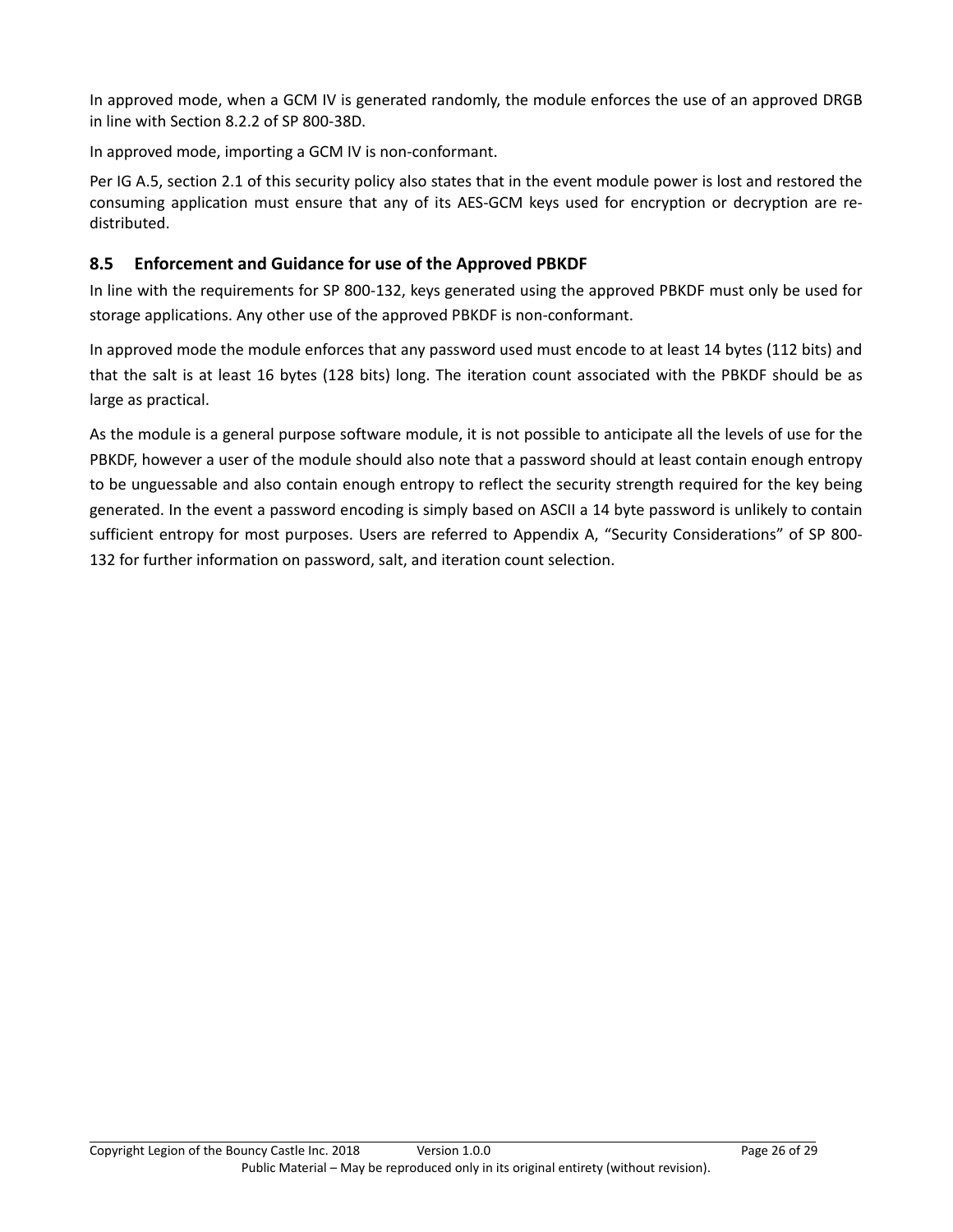# <span id="page-26-0"></span>**9 References and Definitions**

<span id="page-26-1"></span>The following standards are referred to in this Security Policy.

| <b>Abbreviation</b> | <b>Full Specification Name</b>                                                                                                           |
|---------------------|------------------------------------------------------------------------------------------------------------------------------------------|
| <b>ANSI X9.31</b>   | X9.31-1998, Digital Signatures using Reversible Public Key Cryptography for the Financial Services<br>Industry (rDSA), September 9, 1998 |
| FIPS 140-2          | Security Requirements for Cryptographic modules, May 25, 2001                                                                            |
| FIPS 180-4          | Secure Hash Standard (SHS)                                                                                                               |
| FIPS 186-3          | Digital Signature Standard (DSS)                                                                                                         |
| <b>FIPS 186-4</b>   | Digital Signature Standard (DSS)                                                                                                         |
| <b>FIPS 197</b>     | <b>Advanced Encryption Standard</b>                                                                                                      |
| FIPS 198-1          | The Keyed-Hash Message Authentication Code (HMAC)                                                                                        |
| <b>FIPS 202</b>     | SHA-3 Standard: Permutation-Based Hash and Extendable-Output Functions                                                                   |
| IG                  | Implementation Guidance for FIPS PUB 140-2 and the Cryptographic Module Validation Program                                               |
| <b>PKCS#1 v2.1</b>  | RSA Cryptography Standard                                                                                                                |
| PKCS#5              | Password-Based Cryptography Standard                                                                                                     |
| <b>PKCS#12</b>      | Personal Information Exchange Syntax Standard                                                                                            |
| SP 800-38A          | Recommendation for Block Cipher Modes of Operation: Three Variants of Ciphertext Stealing for<br><b>CBC</b> Mode                         |
| SP 800-38B          | Recommendation for Block Cipher Modes of Operation: The CMAC Mode for Authentication                                                     |
| SP 800-38C          | Recommendation for Block Cipher Modes of Operation: The CCM Mode for Authentication and<br>Confidentiality                               |
| SP 800-38D          | Recommendation for Block Cipher Modes of Operation: Galois/Counter Mode (GCM) and GMAC                                                   |
| SP 800-38F          | Recommendation for Block Cipher Modes of Operation: Methods for Key Wrapping                                                             |
| SP 800-56A          | Recommendation for Pair-Wise Key Establishment Schemes Using Discrete Logarithm<br>Cryptography                                          |
| SP 800-56B          | Recommendation for Pair-Wise Key Establishment Schemes Using Integer Factorization<br>Cryptography                                       |
| SP 800-56C          | Recommendation for Key Derivation through Extraction-then-Expansion                                                                      |
| SP 800-67           | Recommendation for the Triple Data Encryption Algorithm (TDEA) Block Cipher                                                              |
| SP 800-89           | Recommendation for Obtaining Assurances for Digital Signature Applications                                                               |
| SP 800-90A          | Recommendation for Random Number Generation Using Deterministic Random Bit Generators                                                    |
| SP 800-108          | Recommendation for Key Derivation Using Pseudorandom Functions                                                                           |
| SP 800-132          | Recommendation for Password-Based Key Derivation                                                                                         |
| SP 800-135          | Recommendation for Existing Application -Specific Key Derivation Functions                                                               |

**Table 16 – References**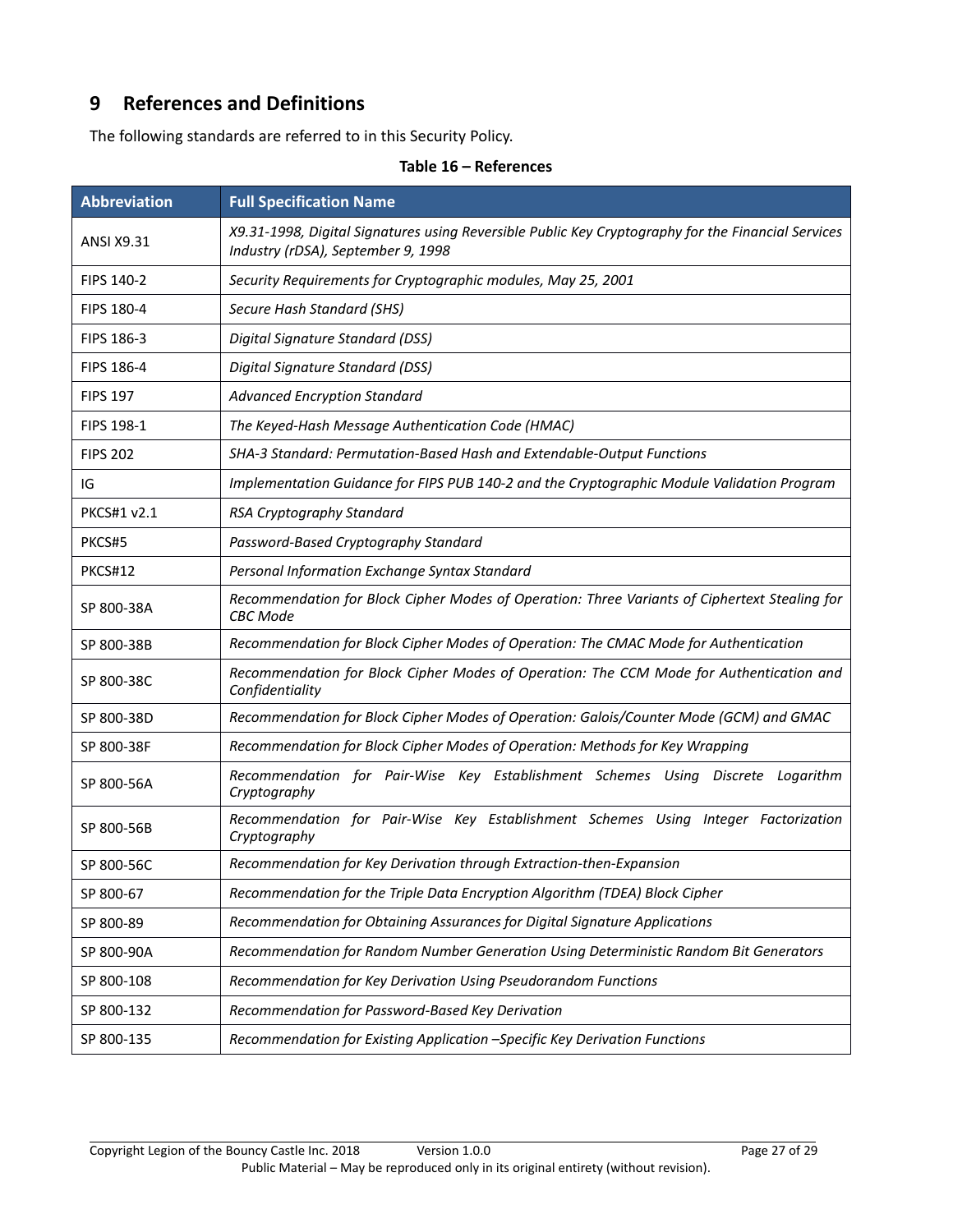#### **Table 17– Acronyms and Definitions**

<span id="page-27-0"></span>

| <b>Acronym</b>  | <b>Definition</b>                                                                                  |
|-----------------|----------------------------------------------------------------------------------------------------|
| <b>AES</b>      | <b>Advanced Encryption Standard</b>                                                                |
| API             | Application Programming Interface                                                                  |
| <b>BC</b>       | <b>Bouncy Castle</b>                                                                               |
| <b>BC-FJA</b>   | Bouncy Castle FIPS Java API                                                                        |
| <b>CBC</b>      | <b>Cipher-Block Chaining</b>                                                                       |
| <b>CCM</b>      | Counter with CBC-MAC                                                                               |
| <b>CDH</b>      | Computational Diffie-Hellman                                                                       |
| <b>CFB</b>      | Cipher Feedback Mode                                                                               |
| <b>CMAC</b>     | Cipher-based Message Authentication Code                                                           |
| <b>CMVP</b>     | Crypto Module Validation Program                                                                   |
| CO              | Cryptographic Officer                                                                              |
| CPU             | <b>Central Processing Unit</b>                                                                     |
| CS              | <b>Ciphertext Stealing</b>                                                                         |
| <b>CSP</b>      | <b>Critical Security Parameter</b>                                                                 |
| <b>CTR</b>      | Counter-mode                                                                                       |
| <b>CVL</b>      | <b>Component Validation List</b>                                                                   |
| <b>DES</b>      | Data Encryption Standard                                                                           |
| DH              | Diffie-Hellman                                                                                     |
| <b>DRAM</b>     | <b>Dynamic Random Access Memory</b>                                                                |
| <b>DRBG</b>     | Deterministic Random Bit Generator                                                                 |
| <b>DSA</b>      | <b>Digital Signature Authority</b>                                                                 |
| <b>DSTU4145</b> | Ukrainian DSTU-4145-2002 Elliptic Curve Scheme                                                     |
| EC              | <b>Elliptic Curve</b>                                                                              |
| ECB             | <b>Electronic Code Book</b>                                                                        |
| ECC             | <b>Elliptic Curve Cryptography</b>                                                                 |
| <b>ECDSA</b>    | Elliptic Curve Digital Signature Authority                                                         |
| EMC             | <b>Electromagnetic Compatibility</b>                                                               |
| EMI             | Electromagnetic Interference                                                                       |
| <b>FIPS</b>     | Federal Information Processing Standards                                                           |
| GCM             | Galois/Counter Mode                                                                                |
| <b>GMAC</b>     | Galois Message Authentication Code                                                                 |
| GOST            | Gosudarstvennyi Standard Soyuza SSR/Government Standard of the Union of Soviet Socialist Republics |
| GPC             | General Purpose Computer                                                                           |